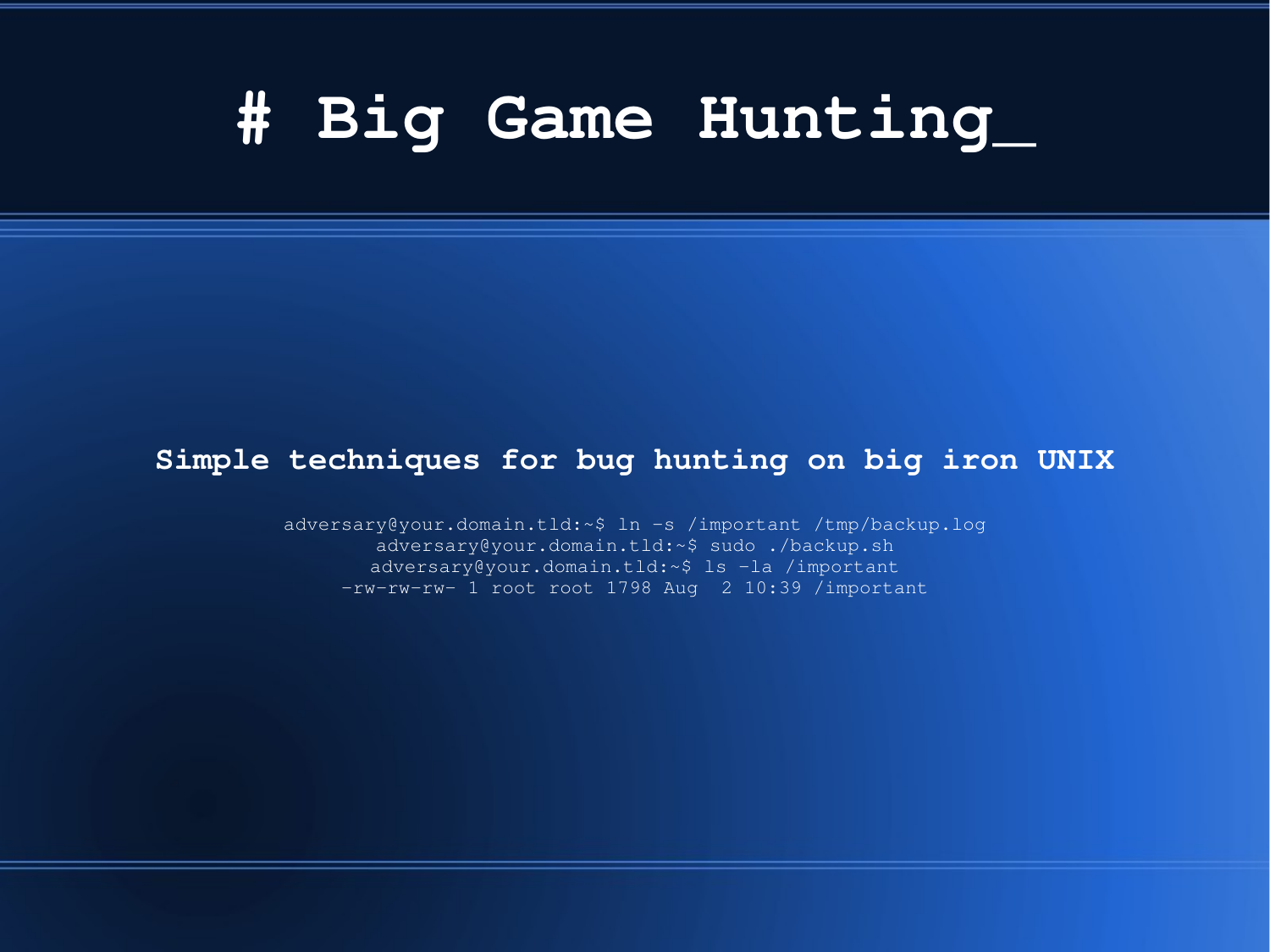#### **# whoami\_**

- Tim Brown
- @timb machine
- Head Of Research at Portcullis Computer Security Ltd
- http://www.nth-dimension.org.uk/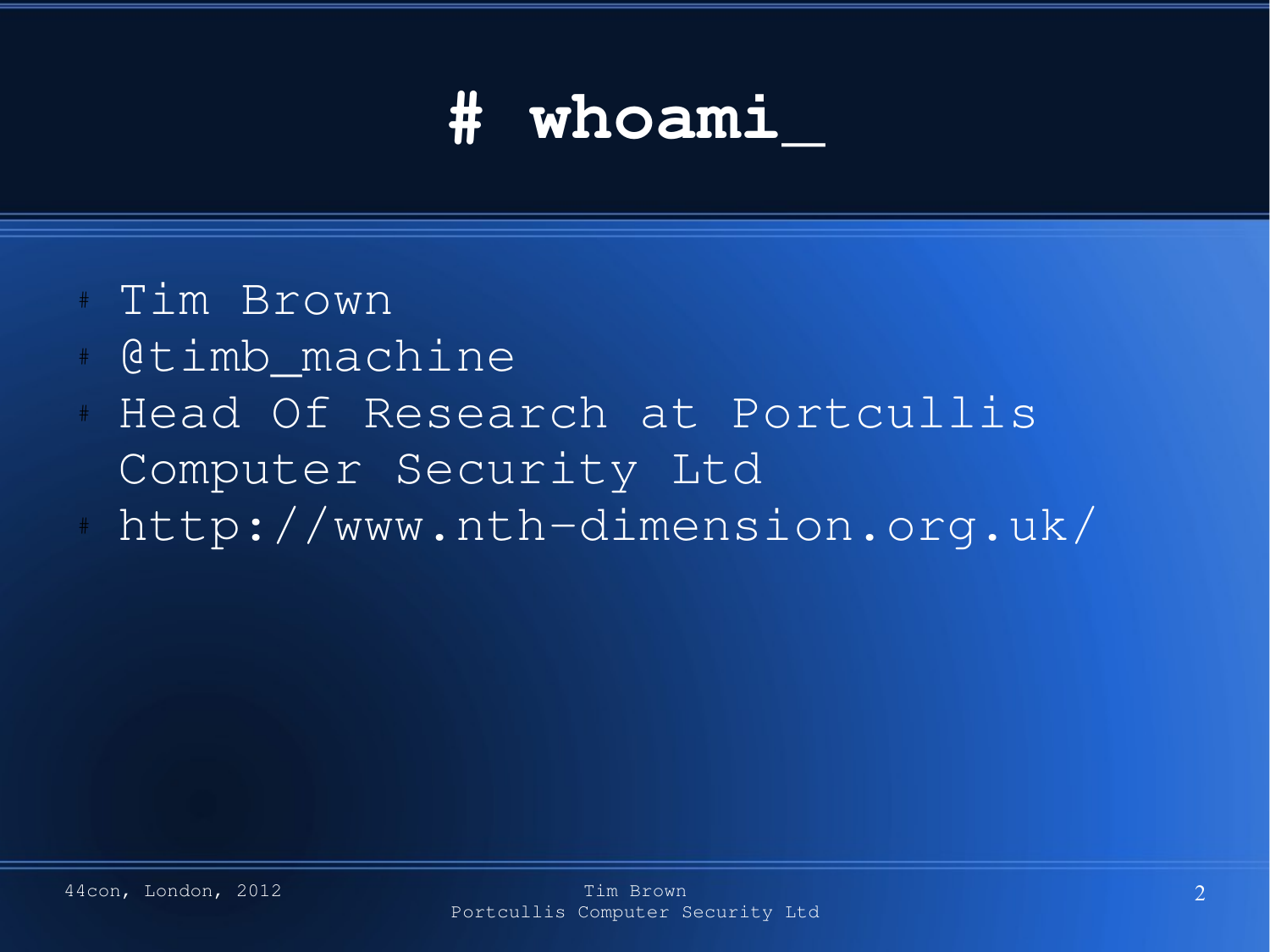#### **# last\_**

- # >15 years of UNIX experience
- Background in telcos and finance
- 9 years at Portcullis
- More at

http://44con.com/speaker/timbrown/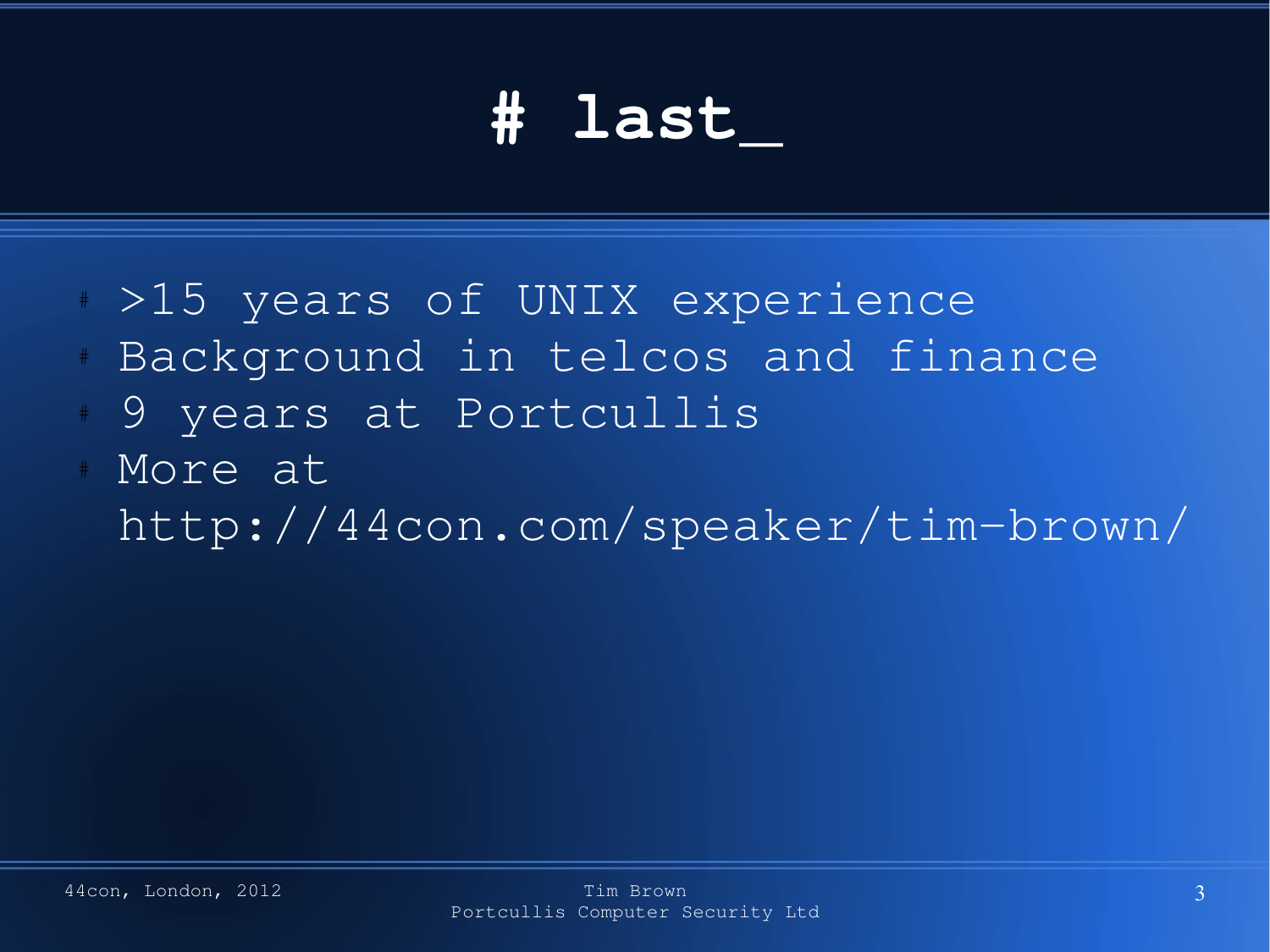# **# cat .plan\_**

# Auditing # Problems # Solutions Going further # Why? # The attack surface # In the real world In the lab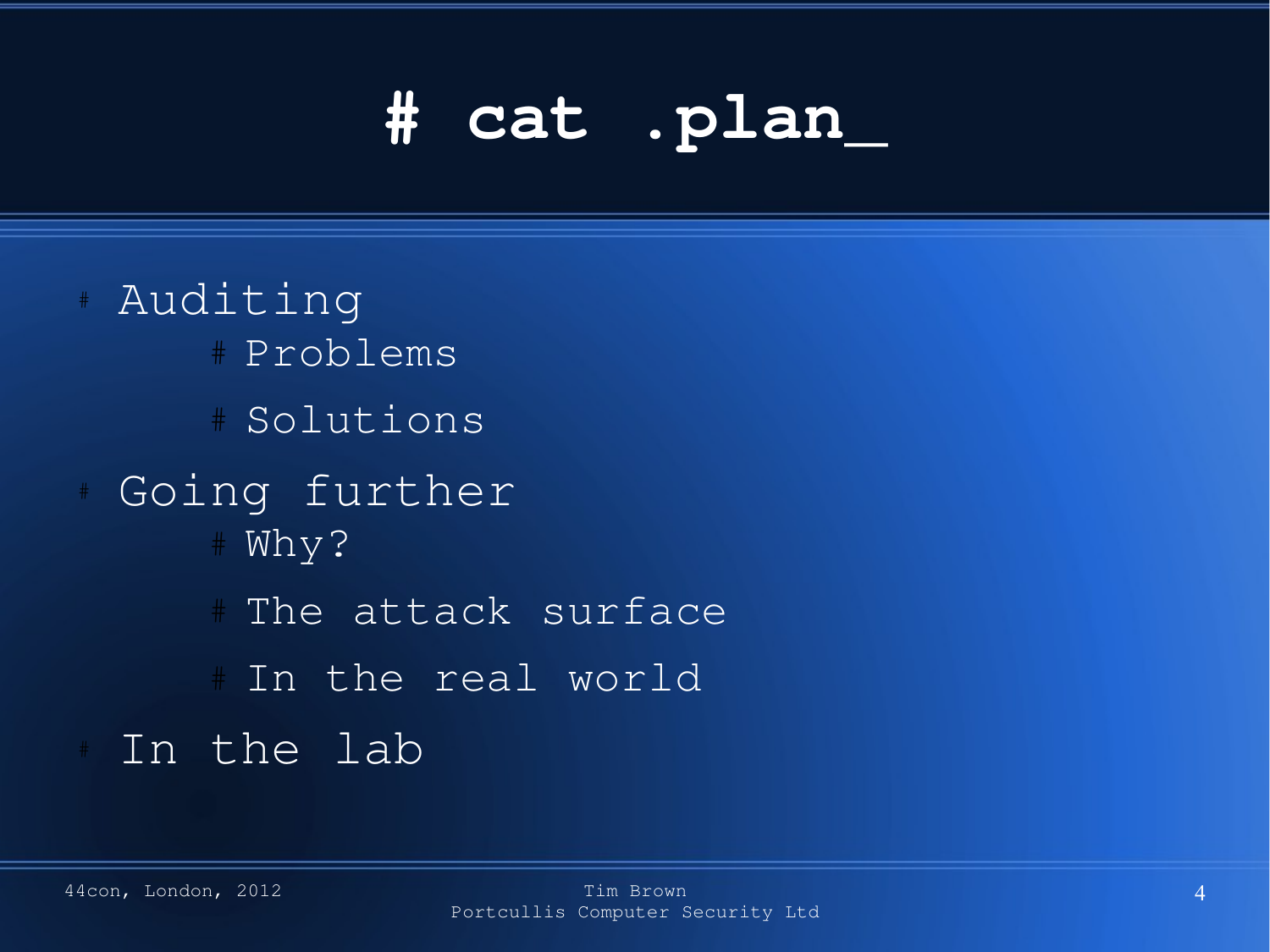#### **# Auditing\_**

- # Problems
- Solutions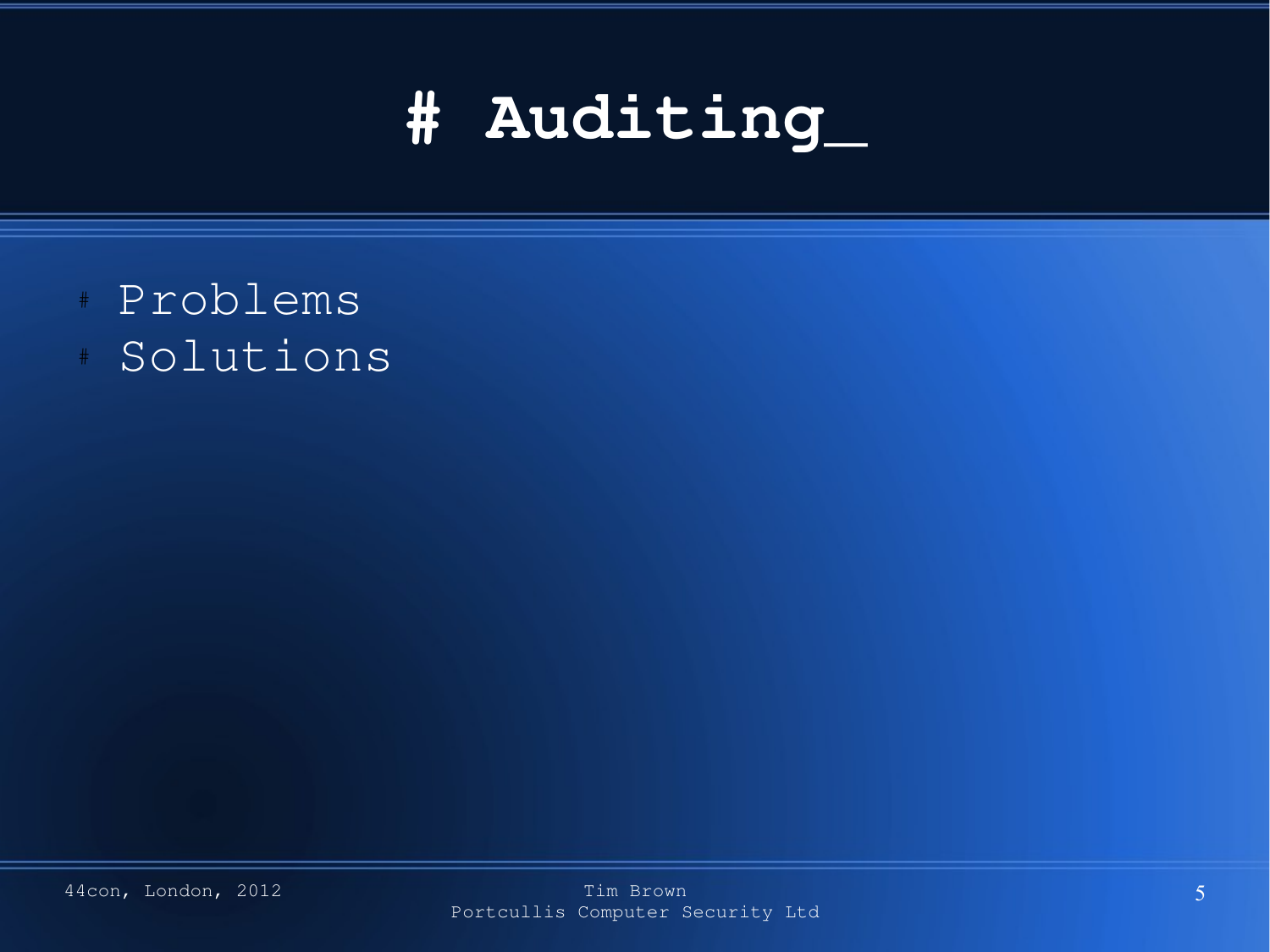#### **# Problems\_**

- Limited access
- Varying OS capabilities
- Multiple solutions
- Differences in requirements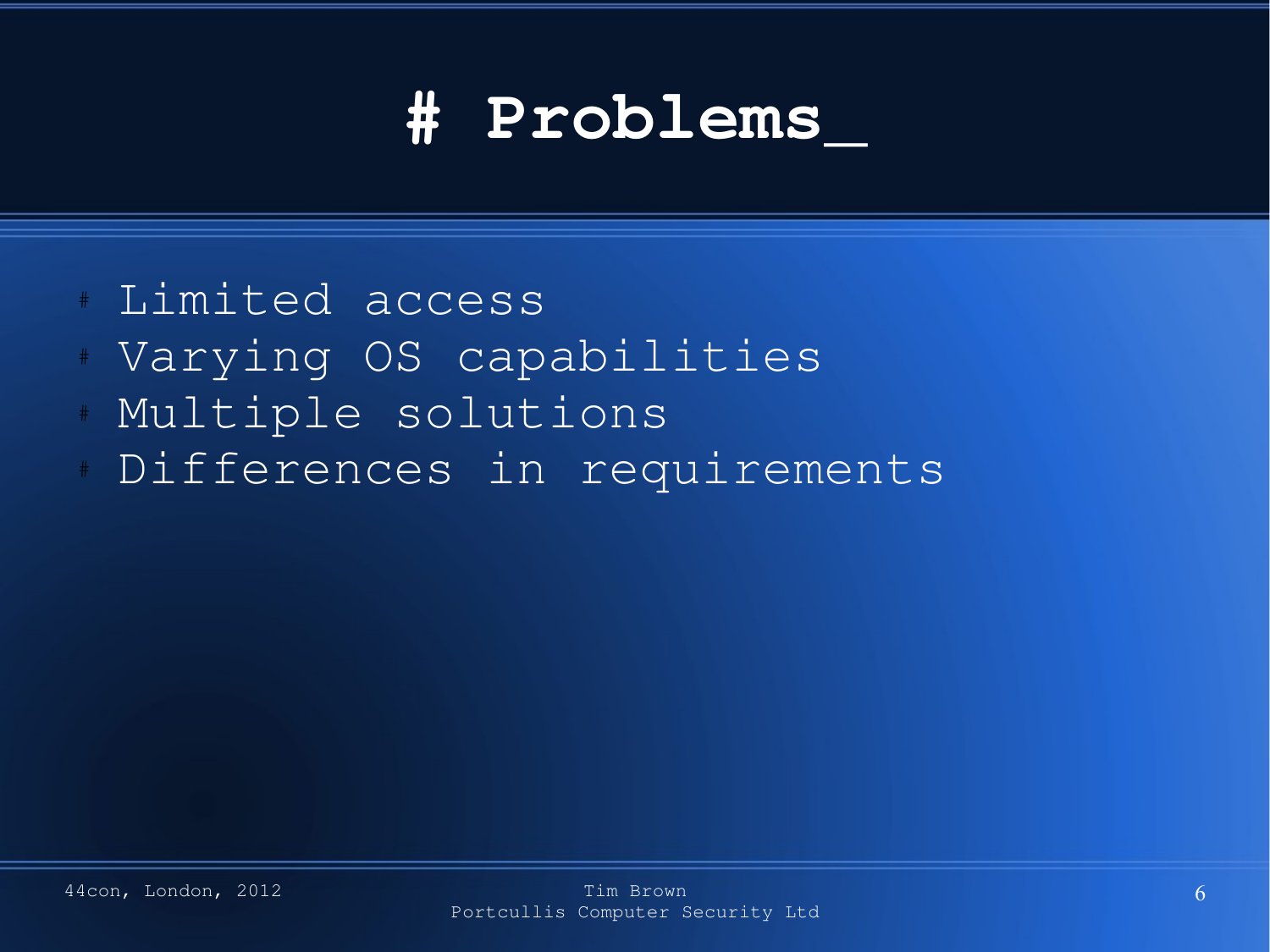#### **# Limited access\_**

- # Client doesn't own the system
- Client doesn't want to give (root) access
- System is physically unavailable
- System is a black box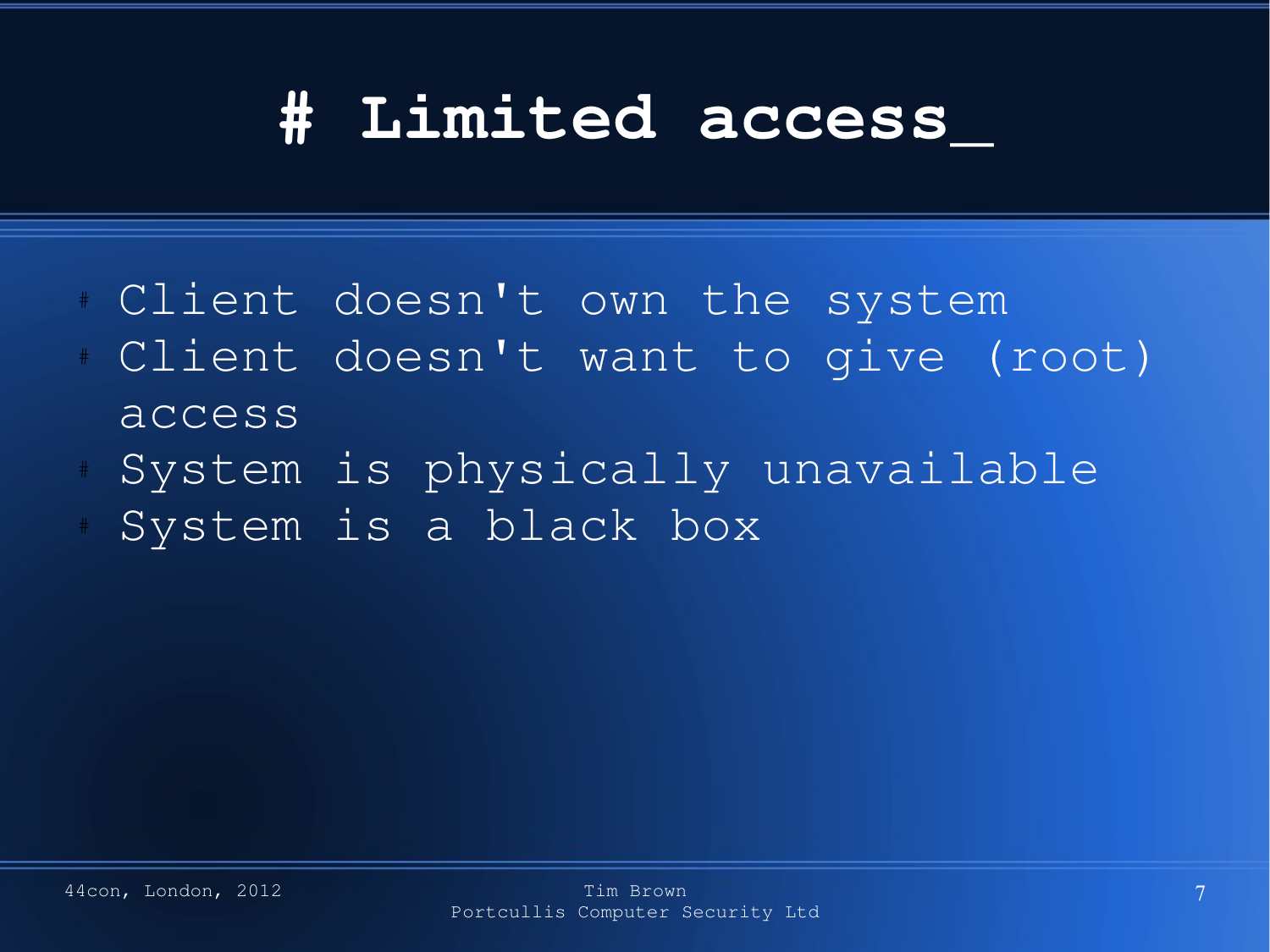### **# Varying OS capabilites**

- Standards leave elements undefined OS tool chain not sufficient
- \* GNU/Linux moves much faster than commercial OS
- Solaris 10 (much) > Solaris 8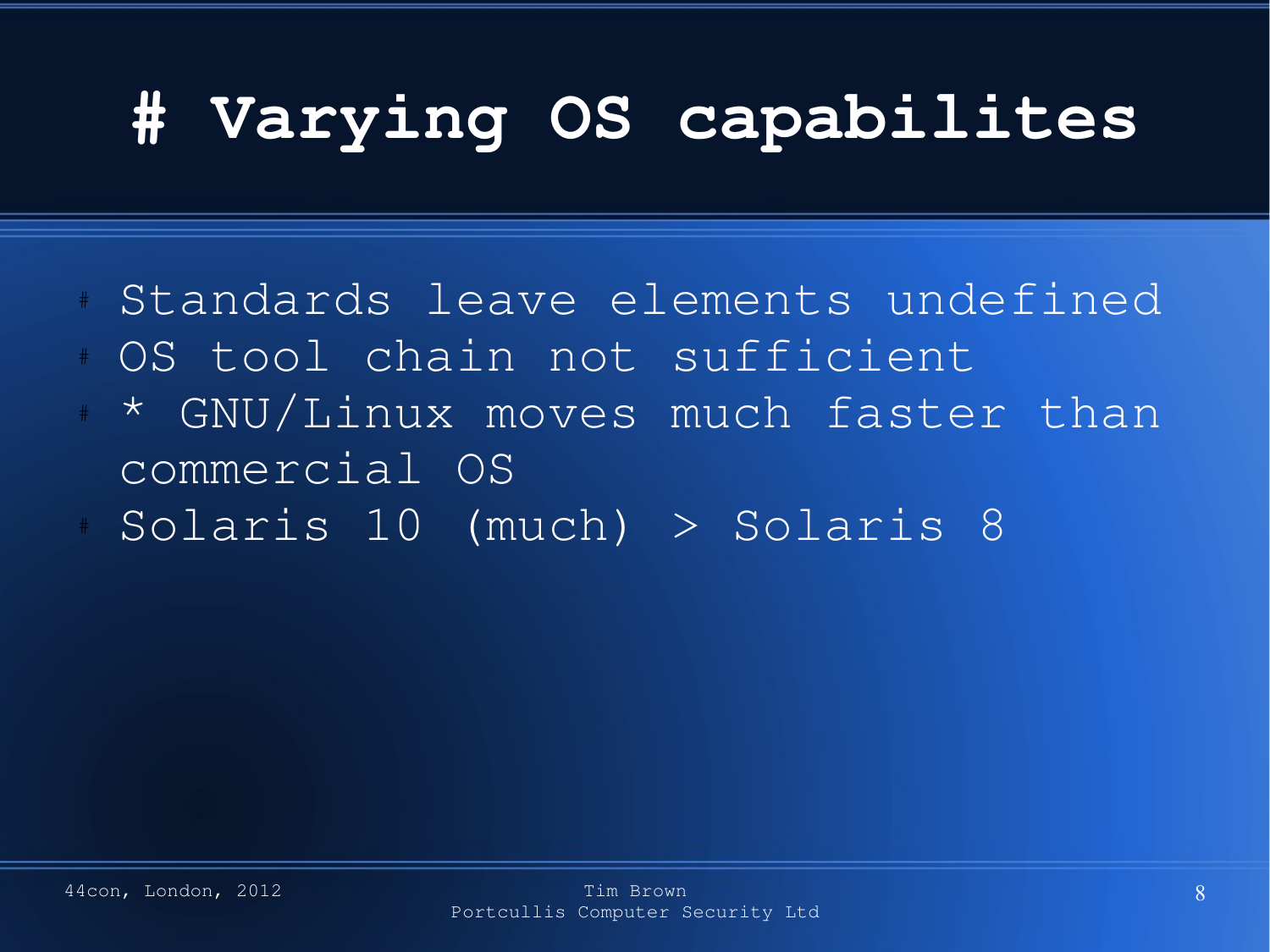## **# Multiple solutions\_**

- # How do you lock an account?  $#$  passwd  $-1?$ 
	- # Change the shell?
	- # Etc...
- If you don't run sendmail, should the configuration still be hardened?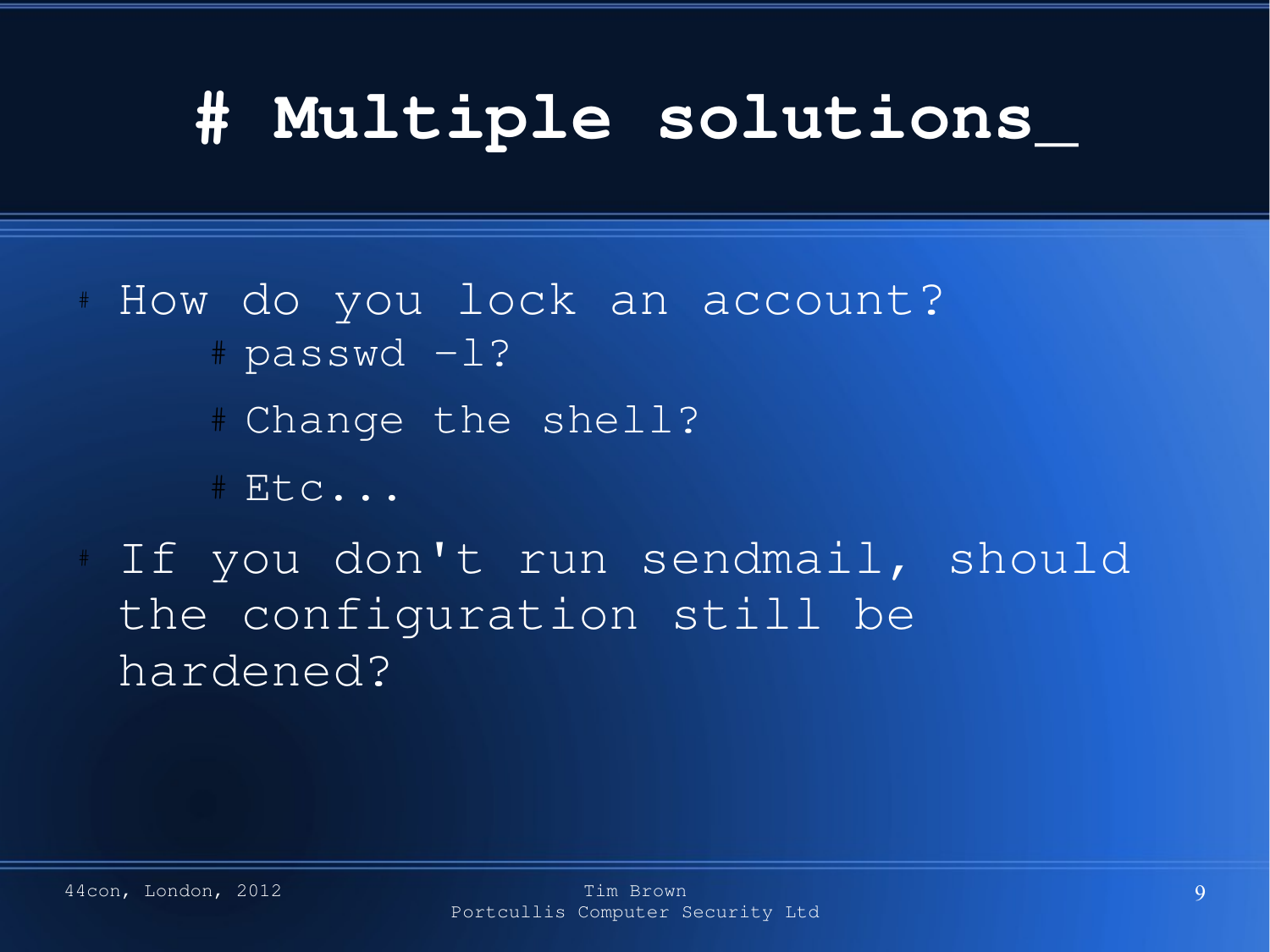# **# Differences in requirements\_**

- Which audit methodology do you use? # Vendors?
	- # US DoD?
	- # CIS?
	- # Etc...
- What if they differ significantly? Would you know?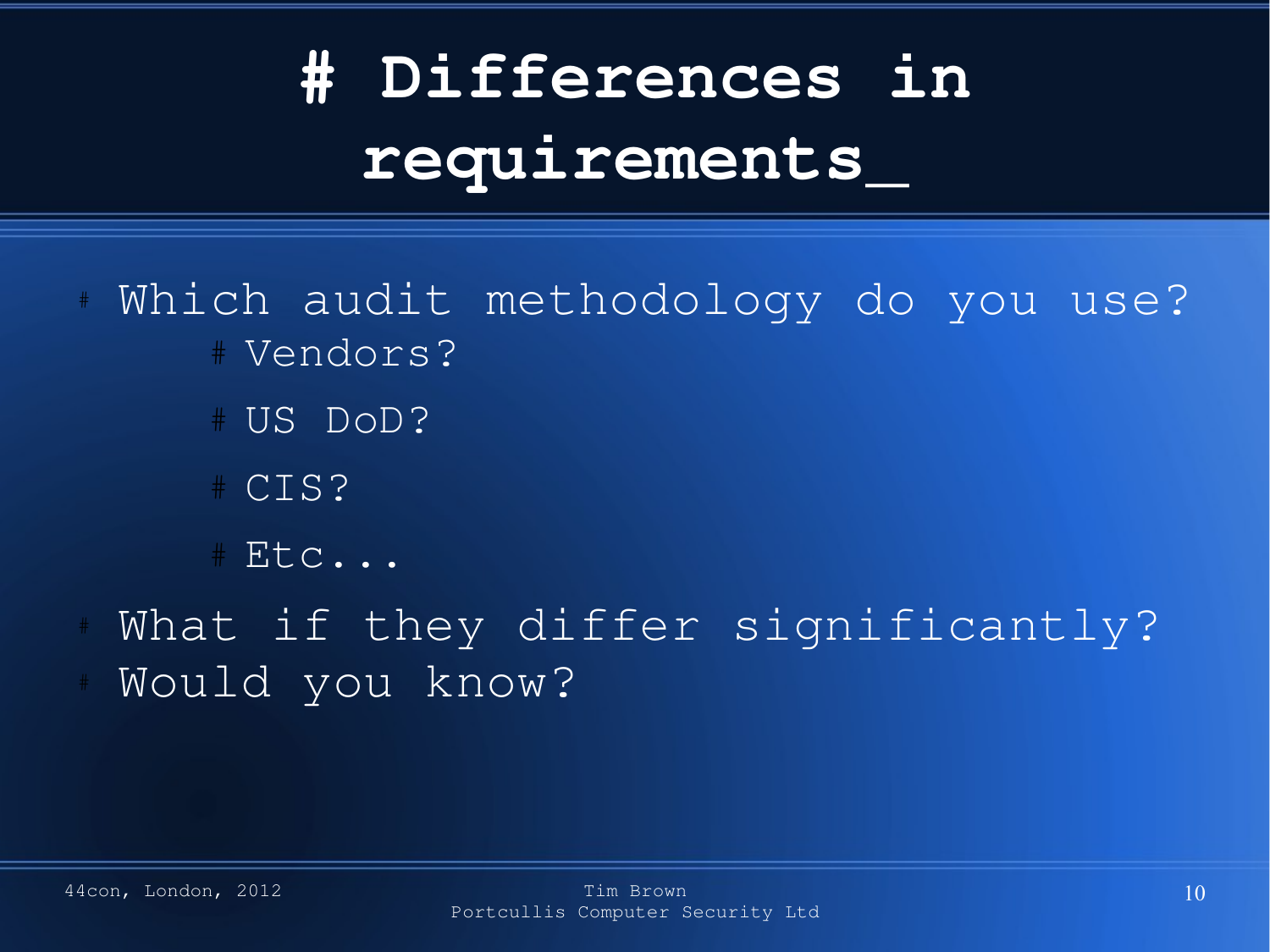### **# Solutions\_**

- Better scripts
- Gap analysis
- C(ommon) C(onfiguration)
- E(numeration)
- Smarter humans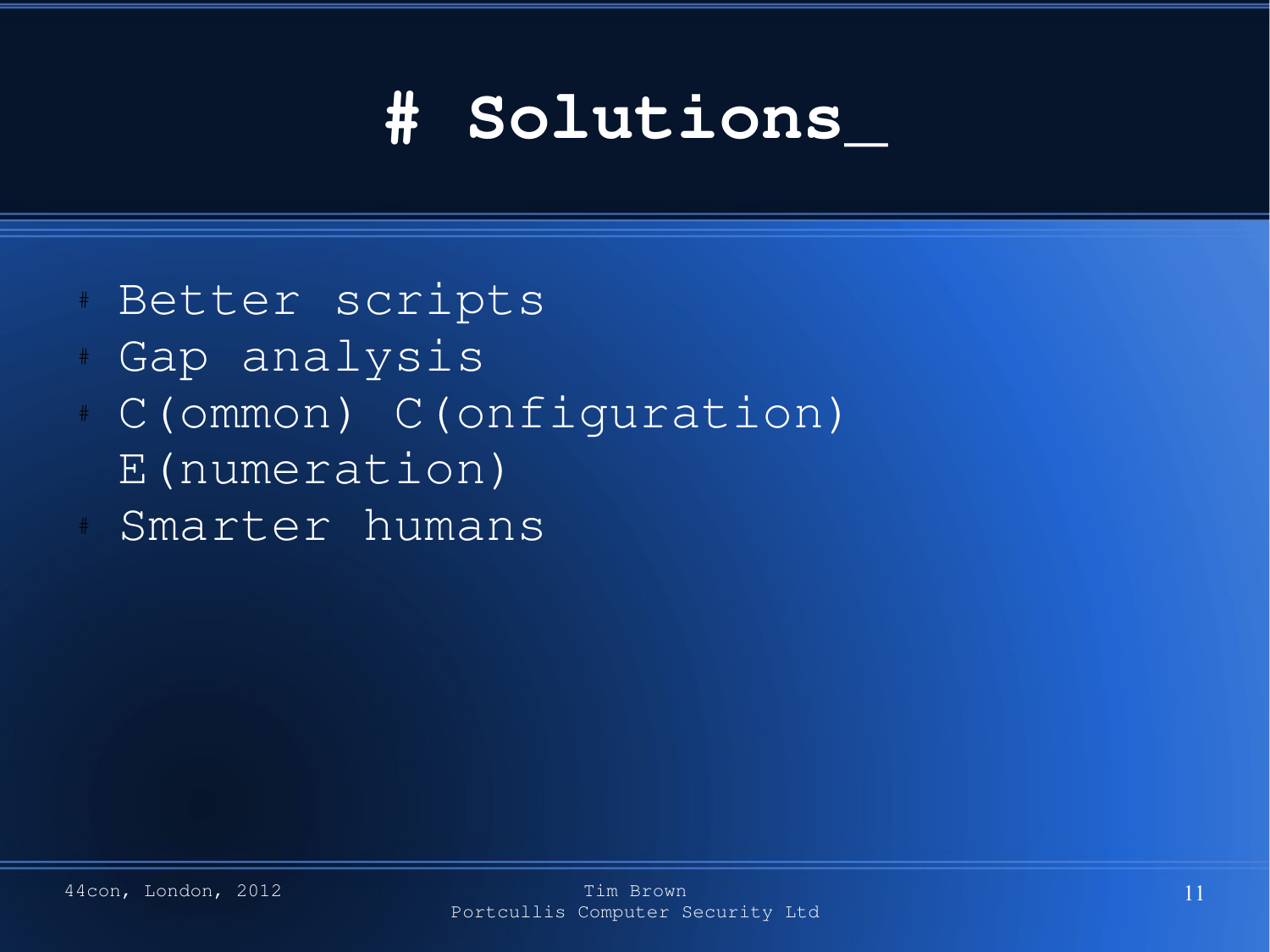#### **# Gap analysis\_**

We probably need to know what different methodologies check for I wish someone else had done it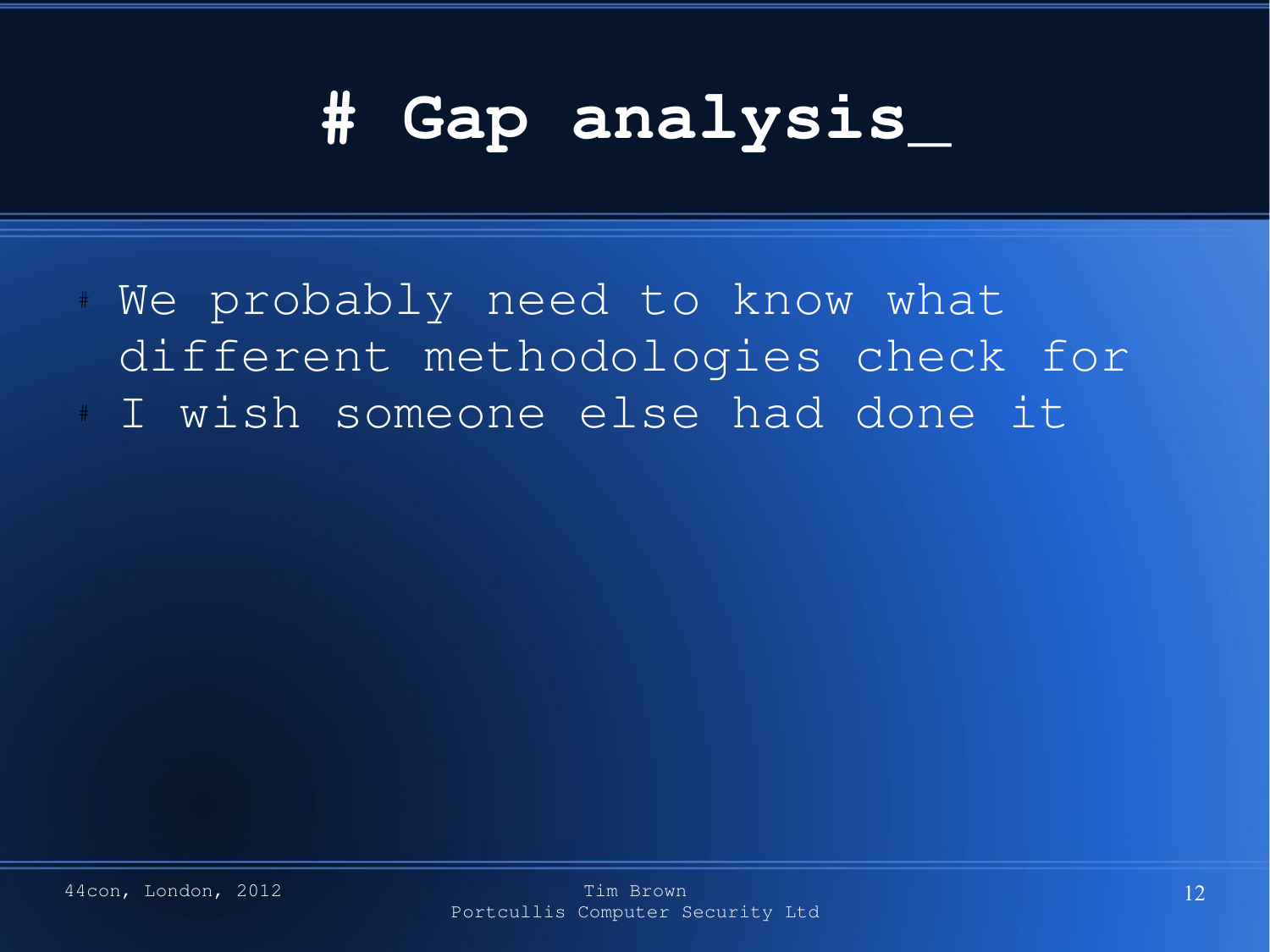# **# C(ommon) C(onfiguration) E(numeration)\_**

- They have (kinda): # http://cce.mitre.org/ Incomplete # Missing various OS # Not sure I agree with their methodology No mention of gap analysis (AIX guy may not know Solaris and vice versa)
	- They consider outcome, not technique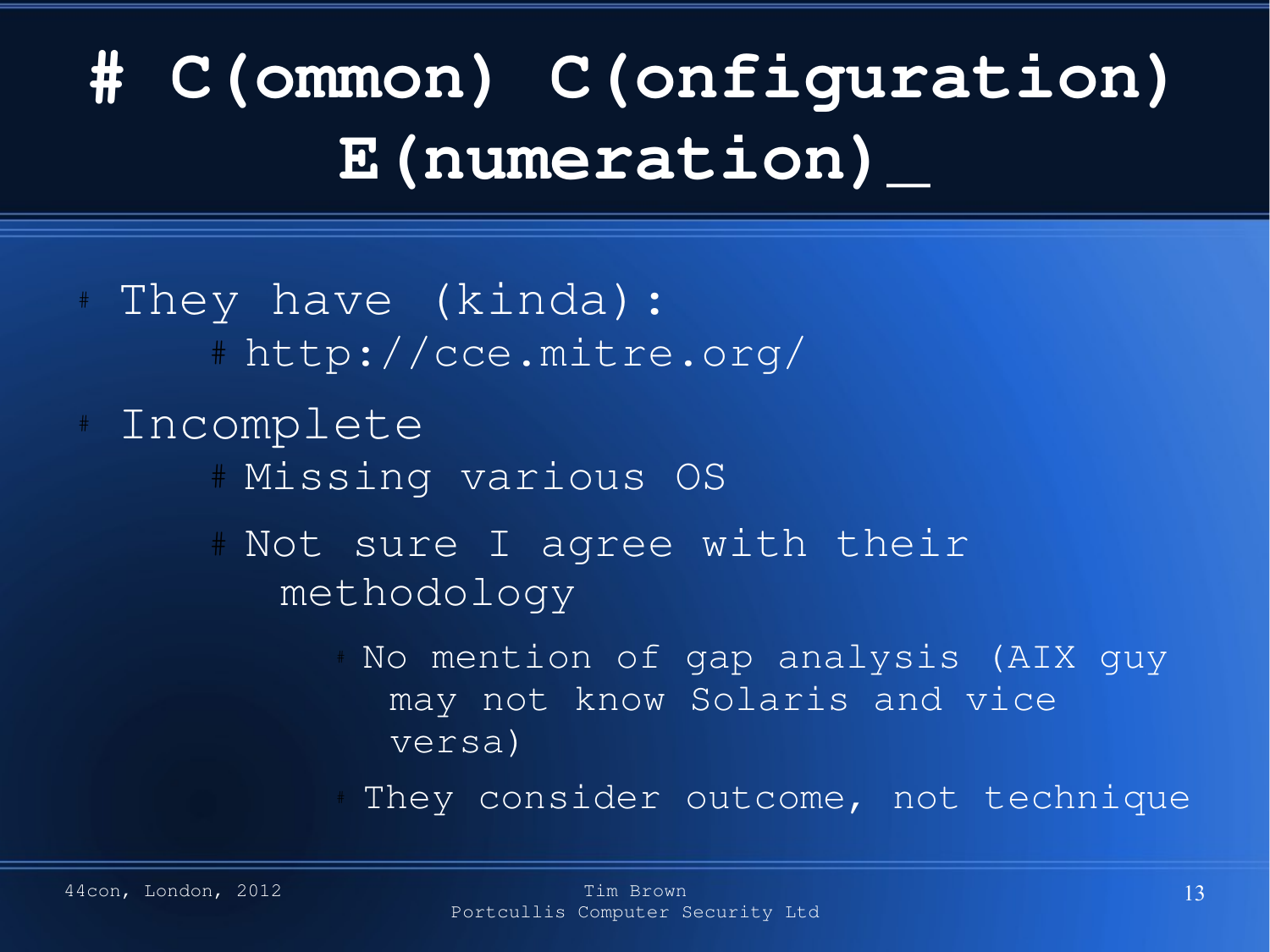#### **# Smarter humans\_**

- I don't scale well!
- We all need training when it comes to stuff we don't see every day
- Maybe talks like this will help DevOps get their shit together?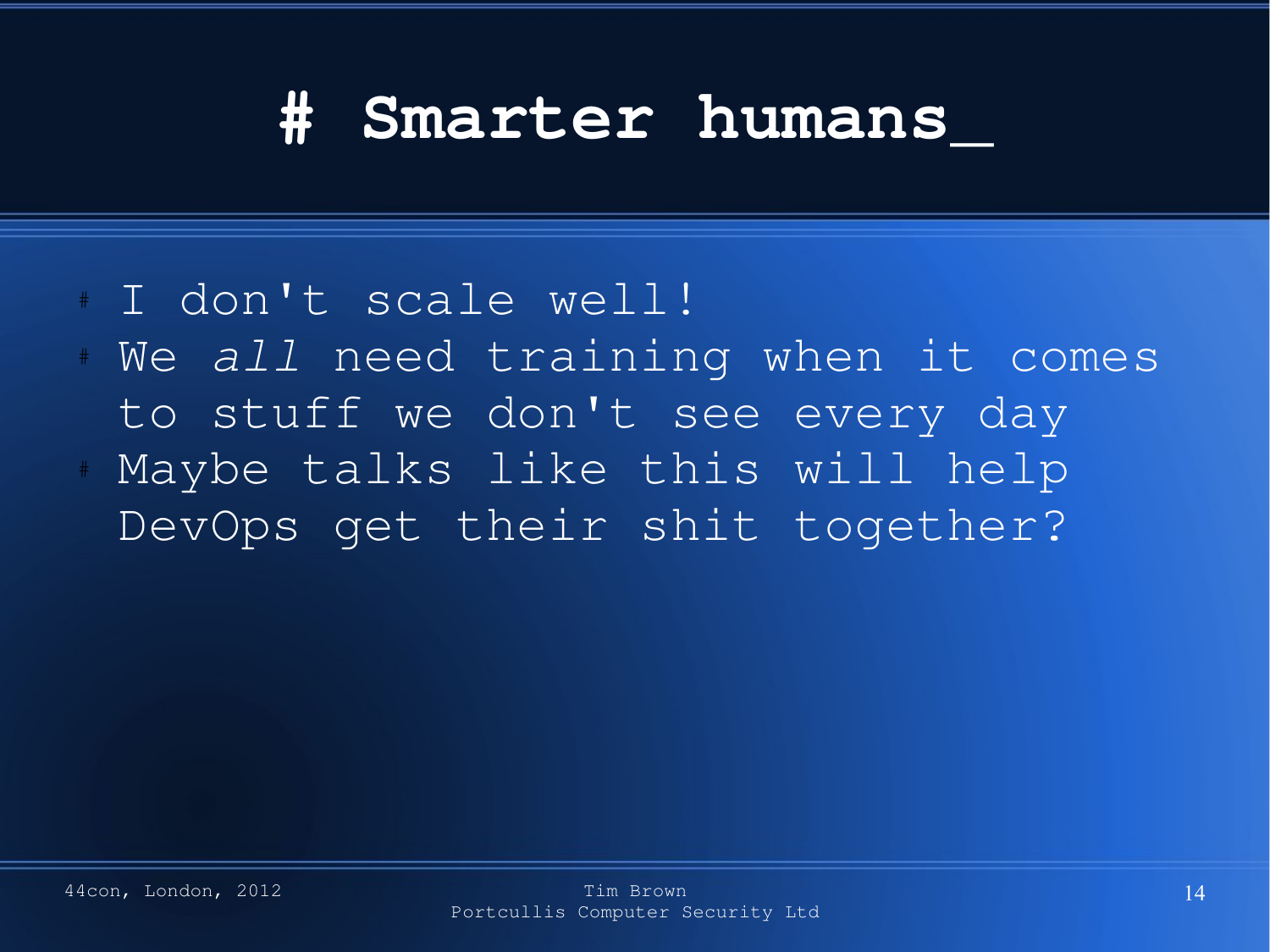## **# Going further\_**

- # Why?
- The attack surface
- In the real world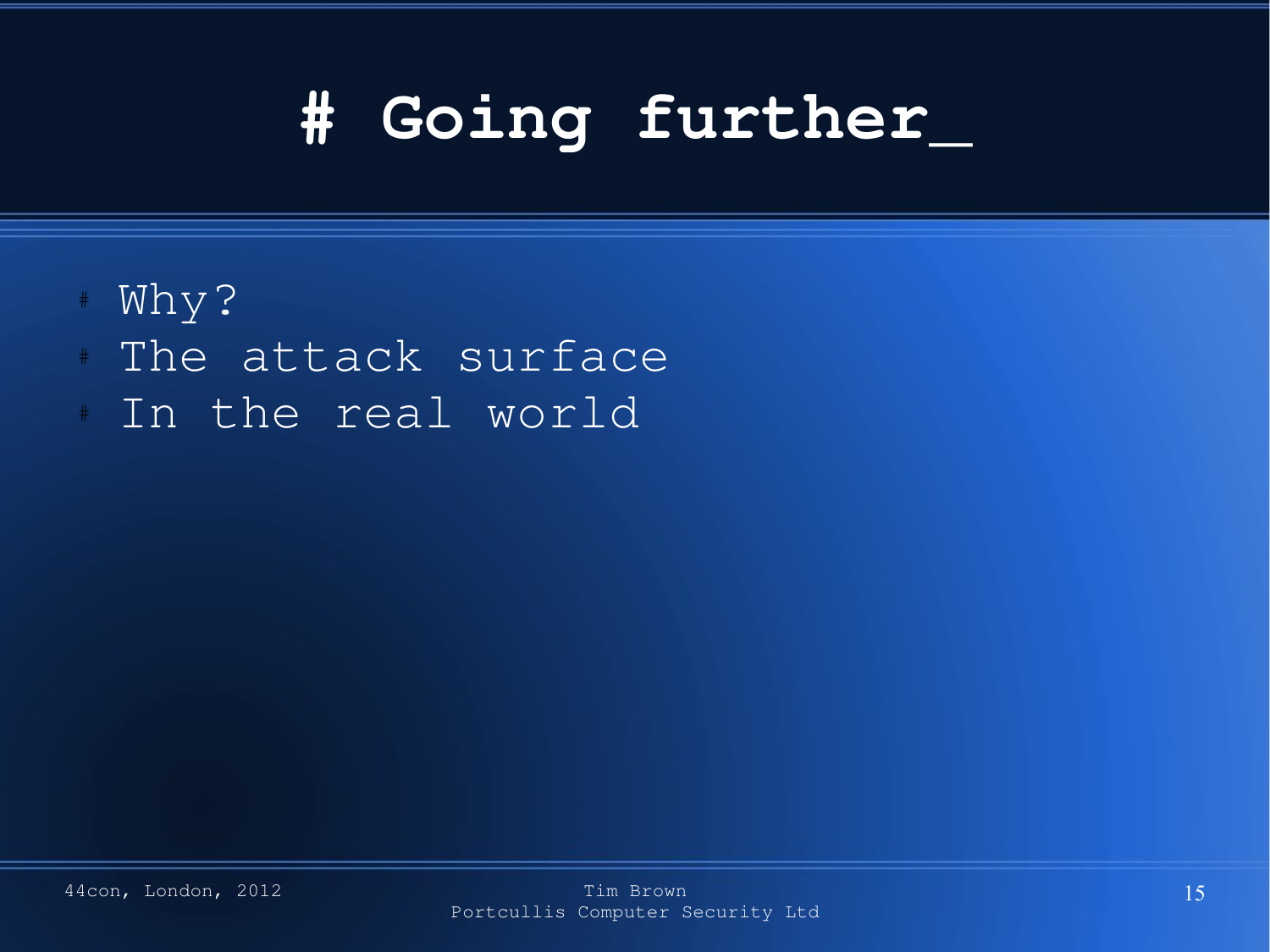# **# Why?\_**

- Bug hunting
- More importantly, auditing fails to answer the hard question – did you want segregation of roles with that?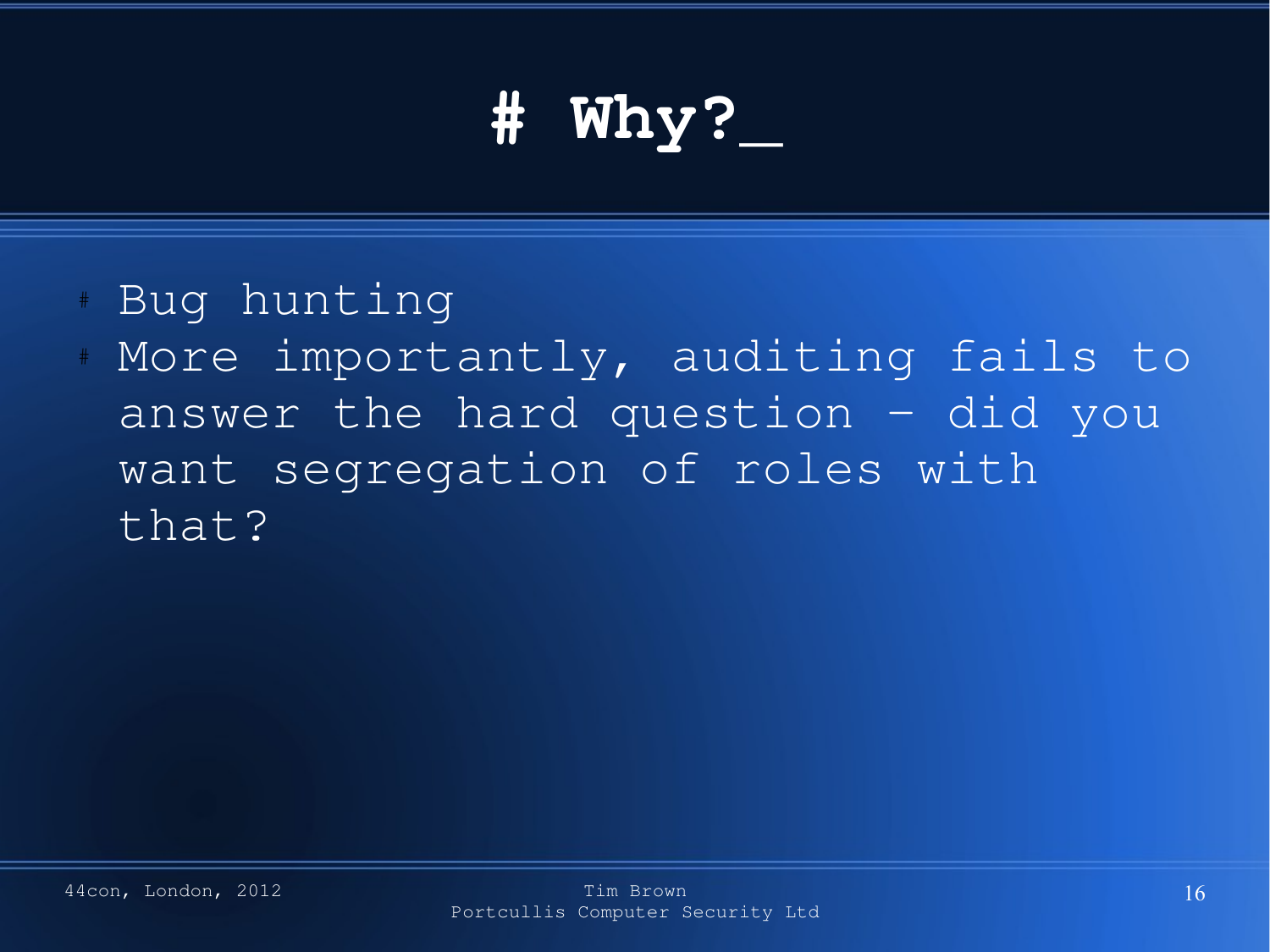#### **# The attack surface\_**

| <b>OS</b>       | Kernel            | <b>Services</b> |            |
|-----------------|-------------------|-----------------|------------|
| Enterprise apps | <b>Services</b>   | Batch jobs      | User roles |
| <b>DevOps</b>   | Batch jobs        | User roles      |            |
| <b>Users</b>    | <b>Misfortune</b> | <b>Malice</b>   |            |

If "everything is a file", we need to get better at analysing the files...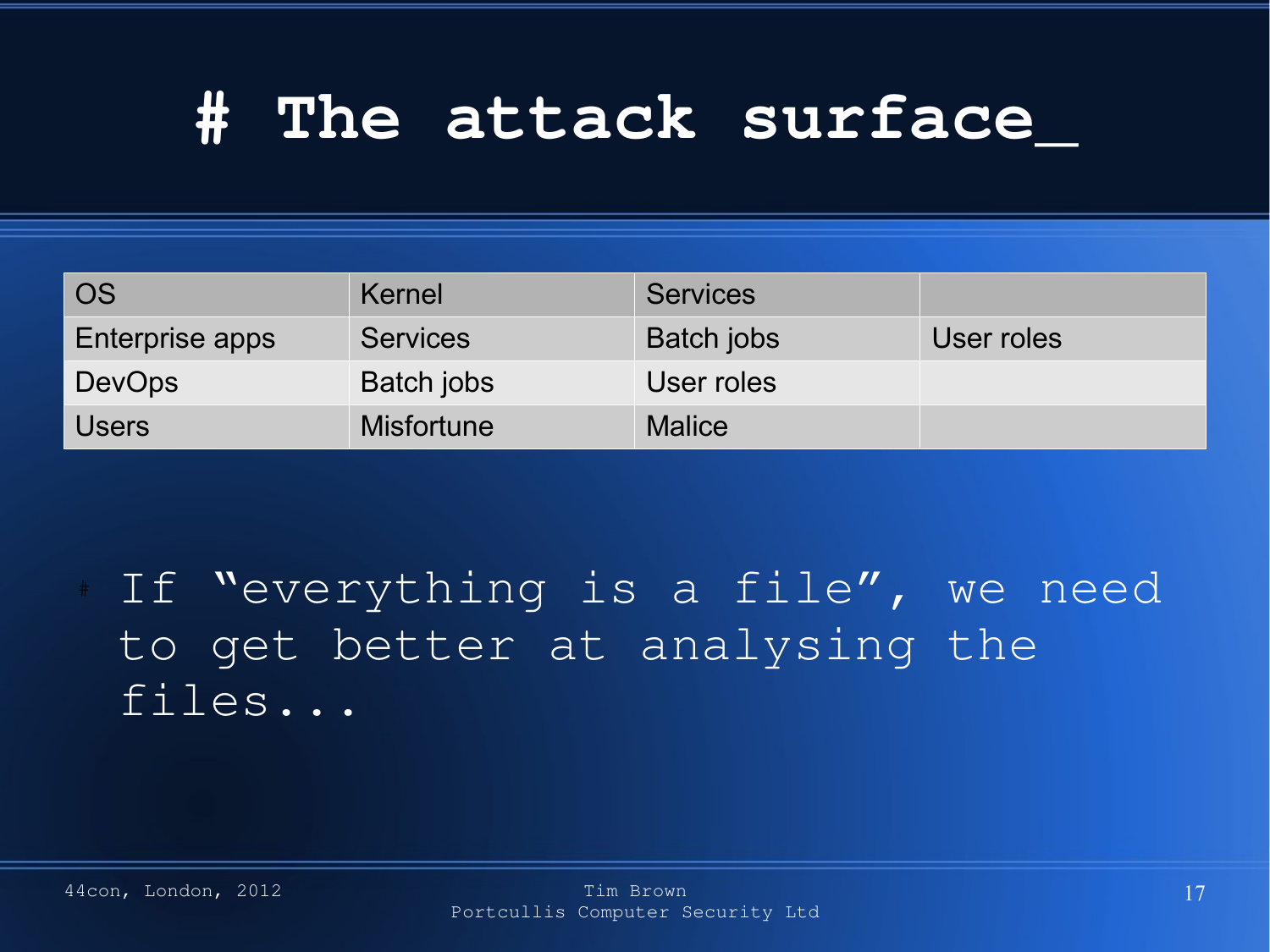#### **# In the real world\_**

- The OS should protect us from ourselves
- Enterprise applications continue accumulate features
- DevOps will replace us all with shell scripts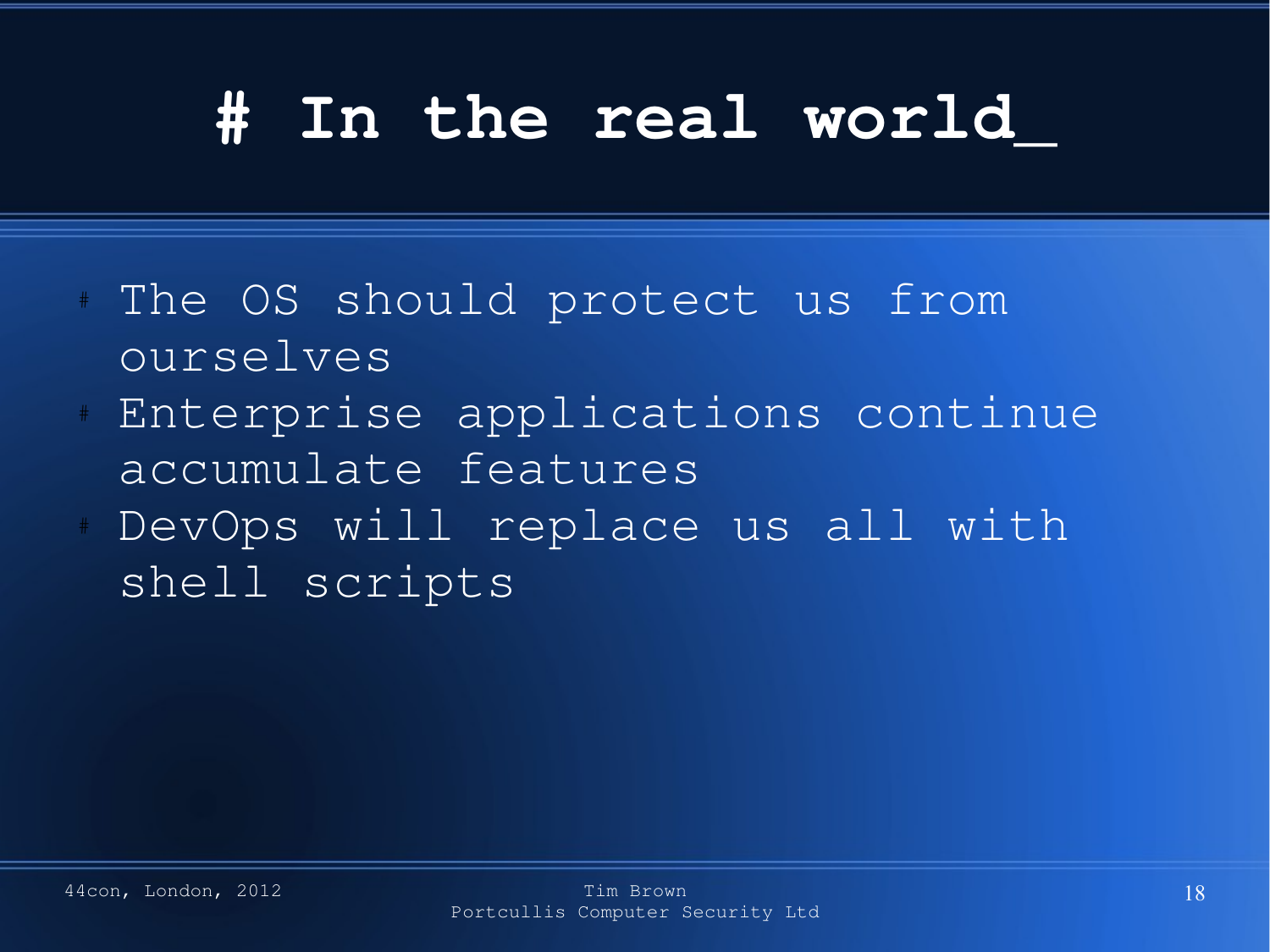## **# OS flaws\_**

- Bad standards
- Forks
- Poor defaults
- Incorrectly implemented separation of privileges
- Poorly implemented administrative functionality
- Incomplete anti-exploitation mitigations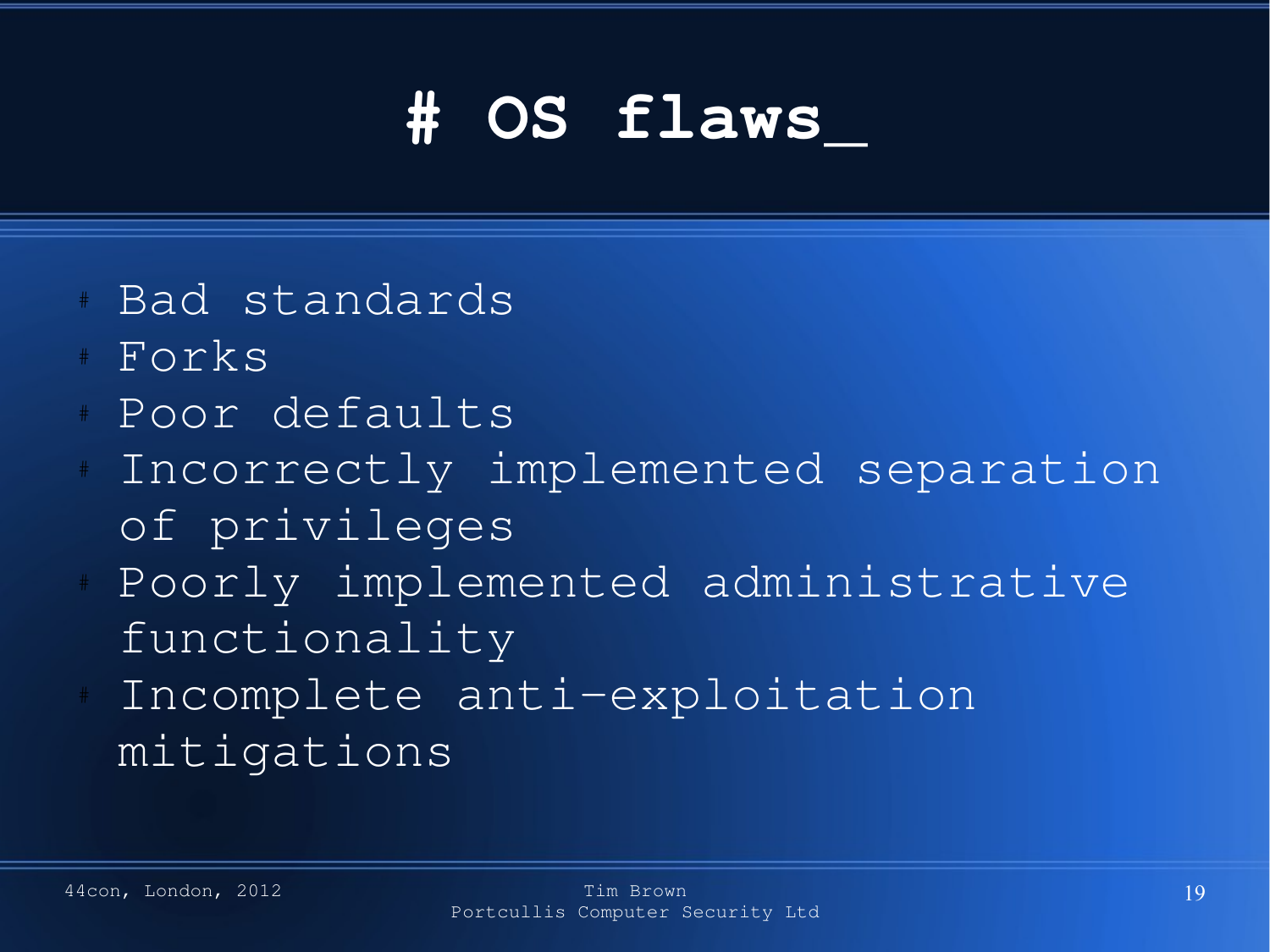#### **# Examples\_**

- Shared code such as CDE
- Binaries owned by "bin" user
- Binaries such as telnet and ftp being SetUID
- WPAR isolation
- Patching may be the problem, not the solution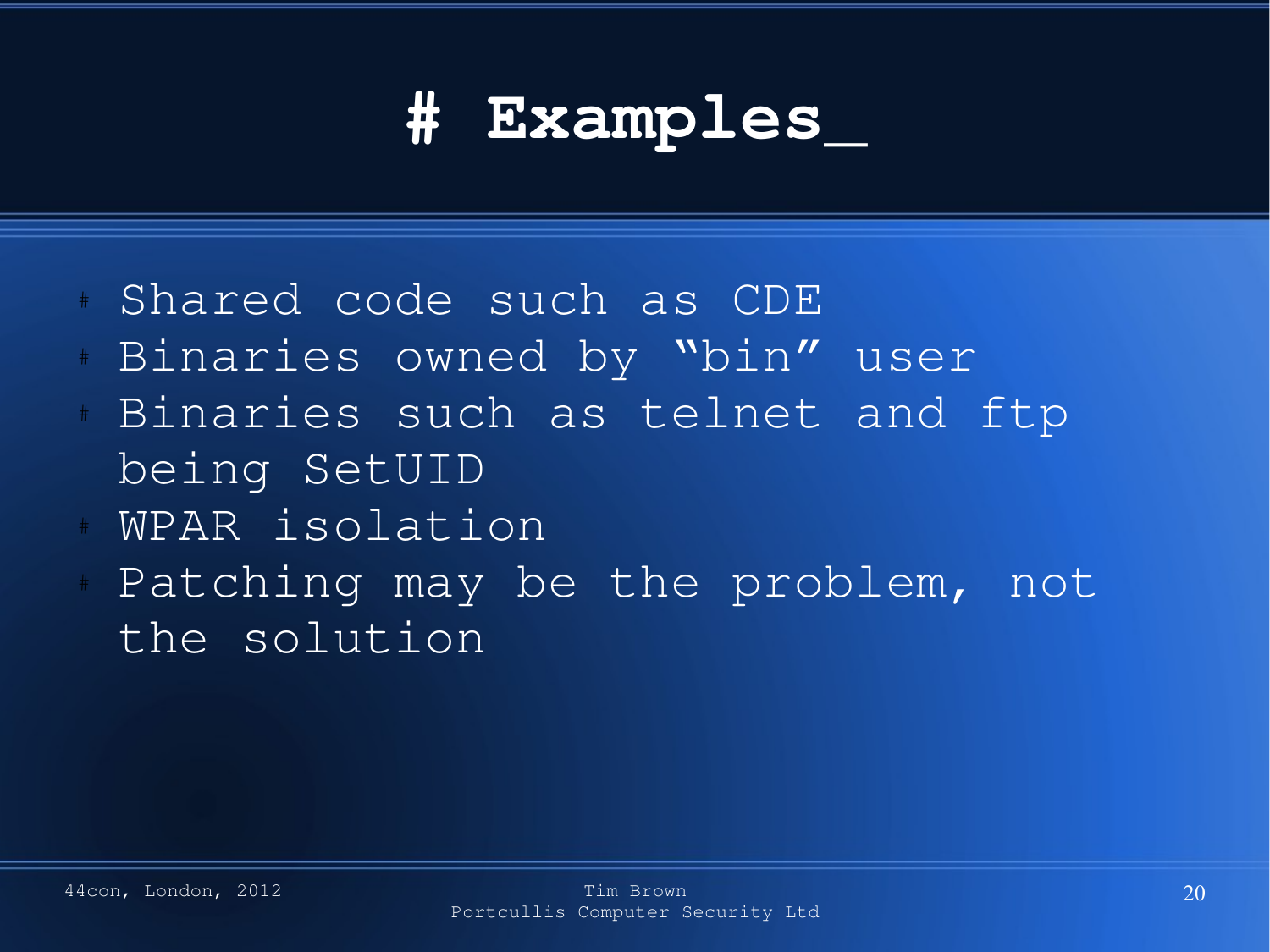#### **# Antiexploit mitigations\_**

| <b>Mitigation</b>                                   | * GNU/Linux  | <b>AIX</b>                   |
|-----------------------------------------------------|--------------|------------------------------|
| Mandatory access control                            | Y            | N (Y in Trusted AIX)         |
| Non-executable stack                                | Y            | N (select mode by default)   |
| <b>ASLR</b>                                         | Y            | N                            |
| Hardened malloc()                                   | $\checkmark$ | $N$ (Y with Watson malloc()) |
| Stack cookies and other<br>compile time mitigations | $Y$ (glibc)  | N                            |
| mmap() NULL                                         | N            | N                            |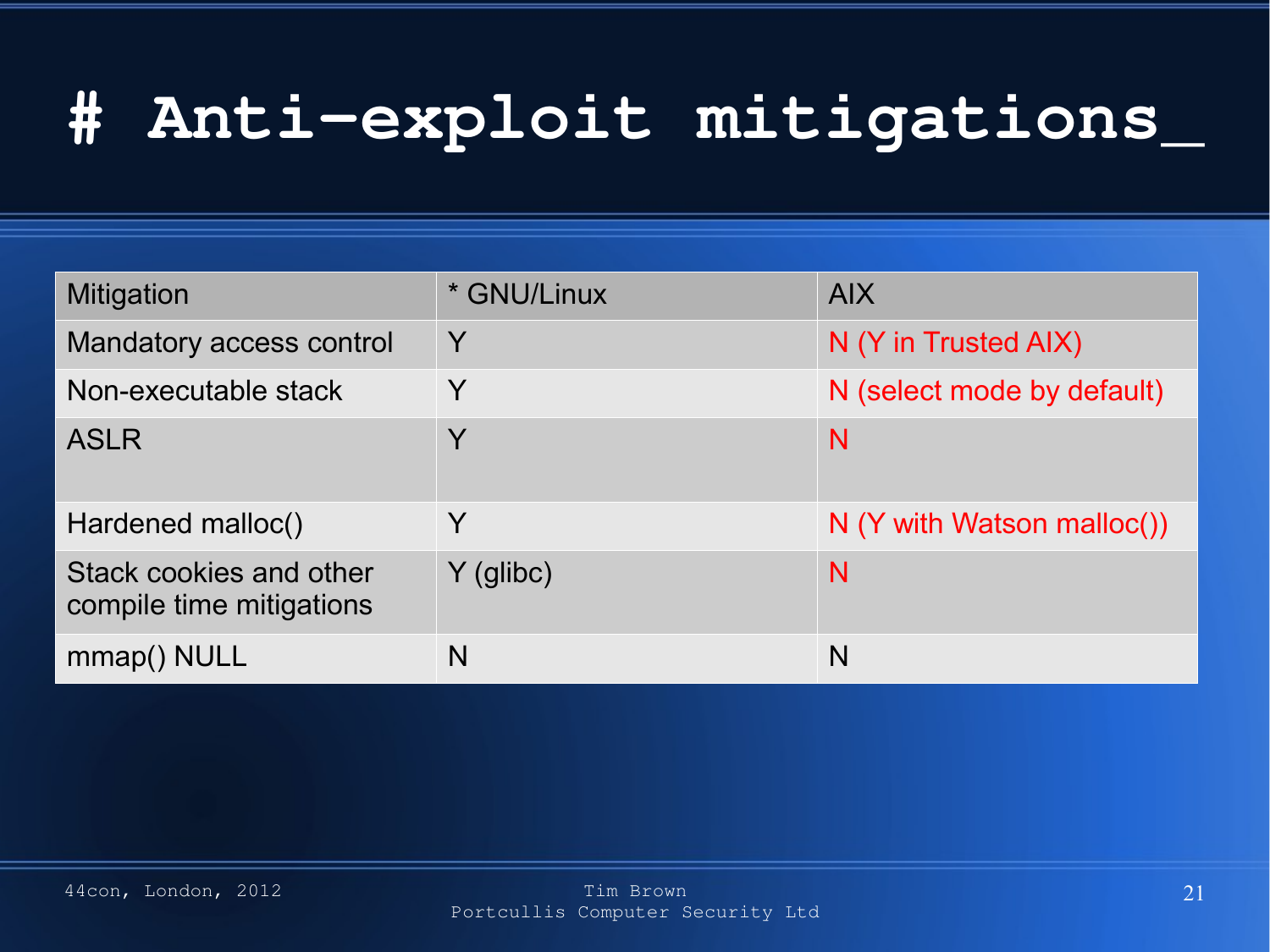#### **# Nonexecutable stack?\_**

# sedmgr

```
Stack Execution Disable (SED) mode: select
SED configured in kernel: select
# find / -perm -u+s -exec sedmgr -d \{\} \; | grep -v system
/opt/IBMinvscout/sbin/invscout_lsvpd : Not a recognized executable format.
#
```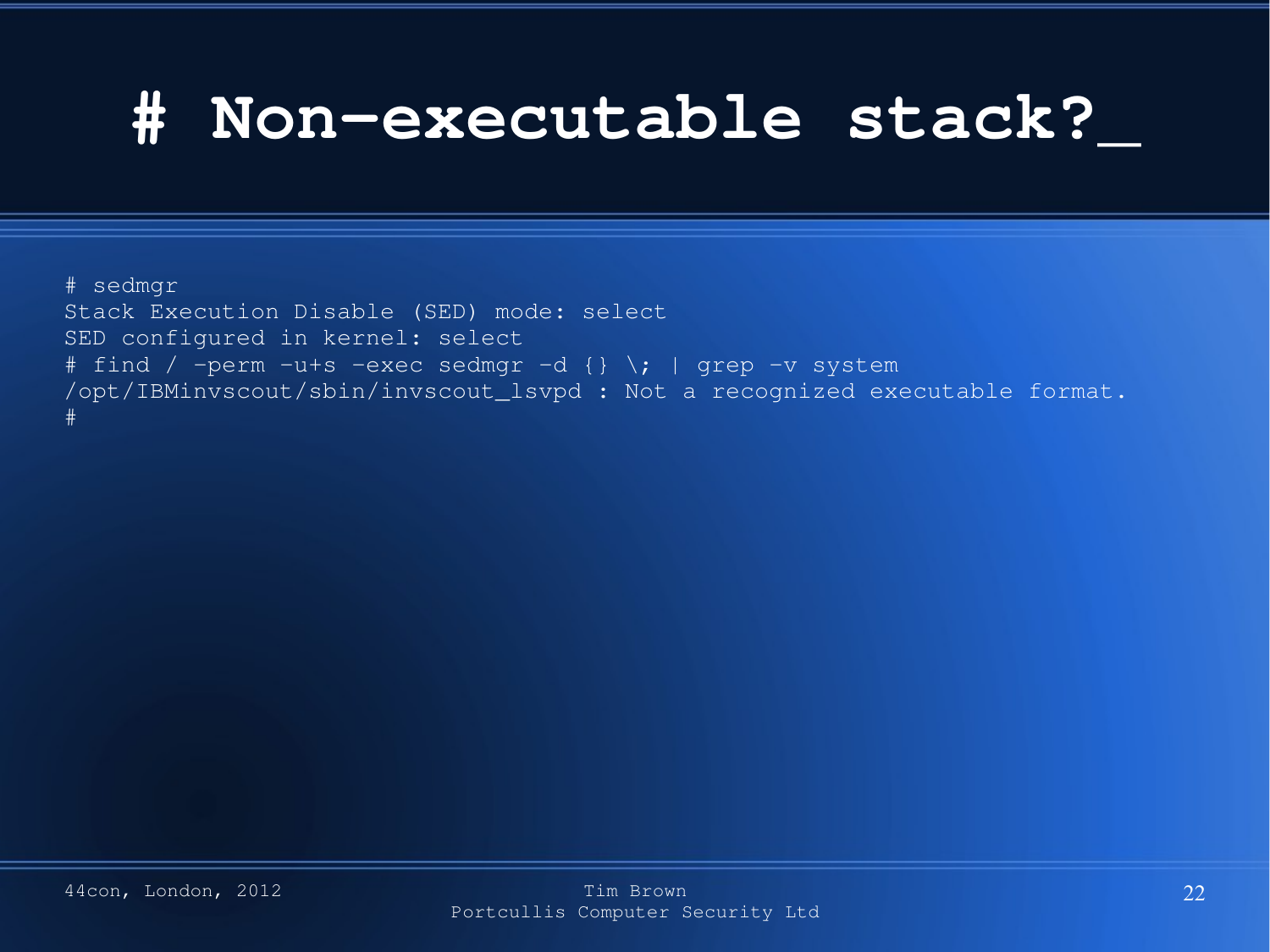#### **# ASLR?\_**

| $#$ ./aslr<br><b>REMOVE</b> |          |            |               |                |
|-----------------------------|----------|------------|---------------|----------------|
|                             |          |            |               |                |
| $system() = f1ab5d70$       |          |            |               |                |
| bos.rte.libc                | 6.1.3.11 | ROOT       | REJECT        | <b>SUCCESS</b> |
| bos.rte.libc                | 6.1.3.11 | <b>USR</b> | <b>REJECT</b> | <b>SUCCESS</b> |
| ADD                         |          |            |               |                |
| $system() = f1c05490$       |          |            |               |                |
| bos.rte.libc                | 6.1.3.11 | <b>USR</b> | APPLY         | <b>SUCCESS</b> |
| bos.rte.libc                | 6.1.3.11 | ROOT       | APPLY         | <b>SUCCESS</b> |
| <b>REMOVE</b>               |          |            |               |                |
| $system() = f1d4bd70$       |          |            |               |                |
| bos.rte.libc                | 6.1.3.11 | ROOT       | REJECT        | <b>SUCCESS</b> |
| bos.rte.libc                | 6.1.3.11 | <b>USR</b> | <b>REJECT</b> | <b>SUCCESS</b> |
| <b>ADD</b>                  |          |            |               |                |
| $system() = f1e9b490$       |          |            |               |                |
| bos.rte.libc                | 6.1.3.11 | <b>USR</b> | APPLY         | <b>SUCCESS</b> |
| bos.rte.libc                | 6.1.3.11 | ROOT       | APPLY         | <b>SUCCESS</b> |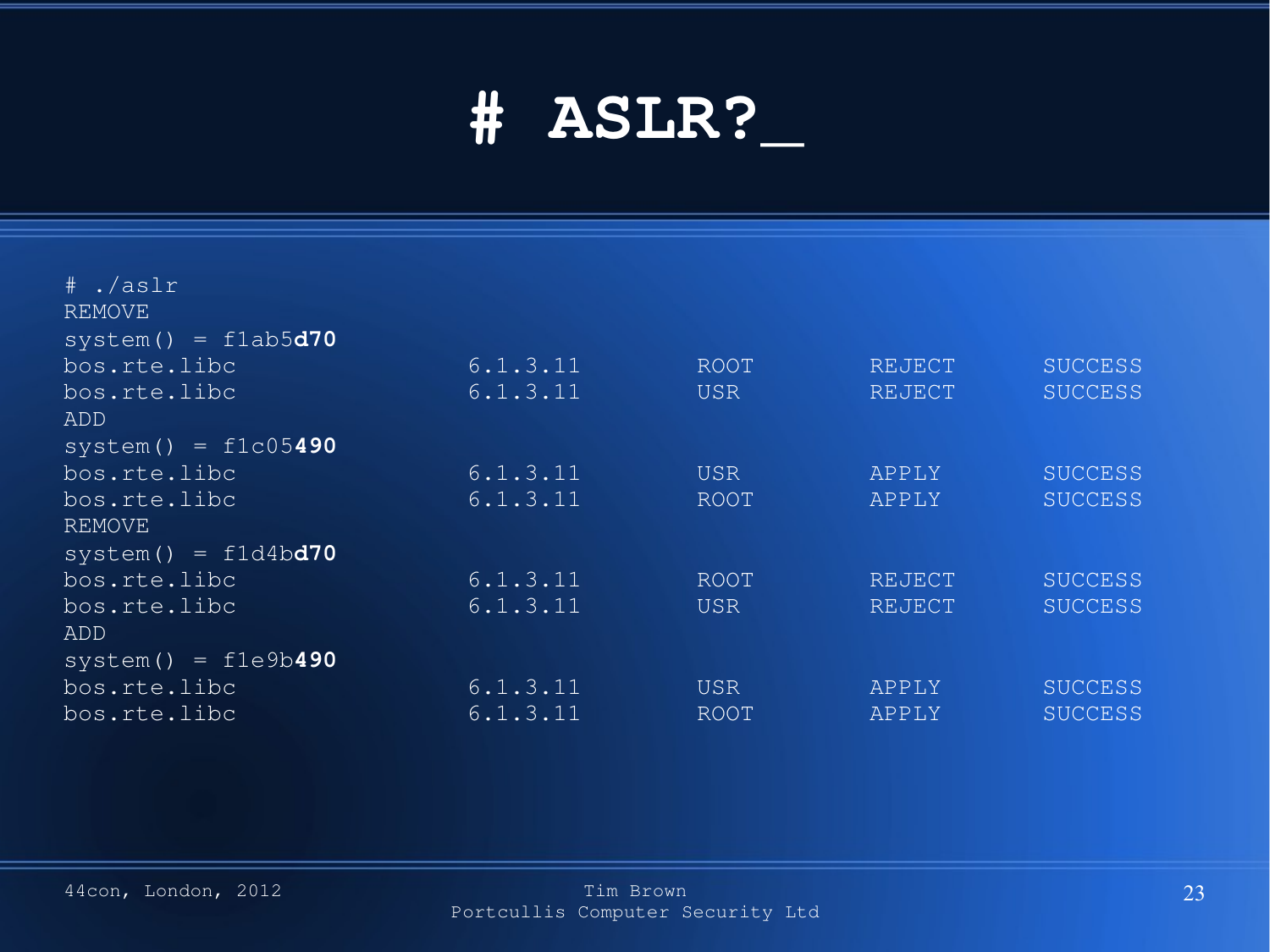#### **# Hardened malloc()\_**

Check out David Litchfield's paper "Heap overflows on AIX 5" Also, "Enhancements in AIX 5L Version 5.3 for application development" mentions a number of enhancements / possible areas of

concern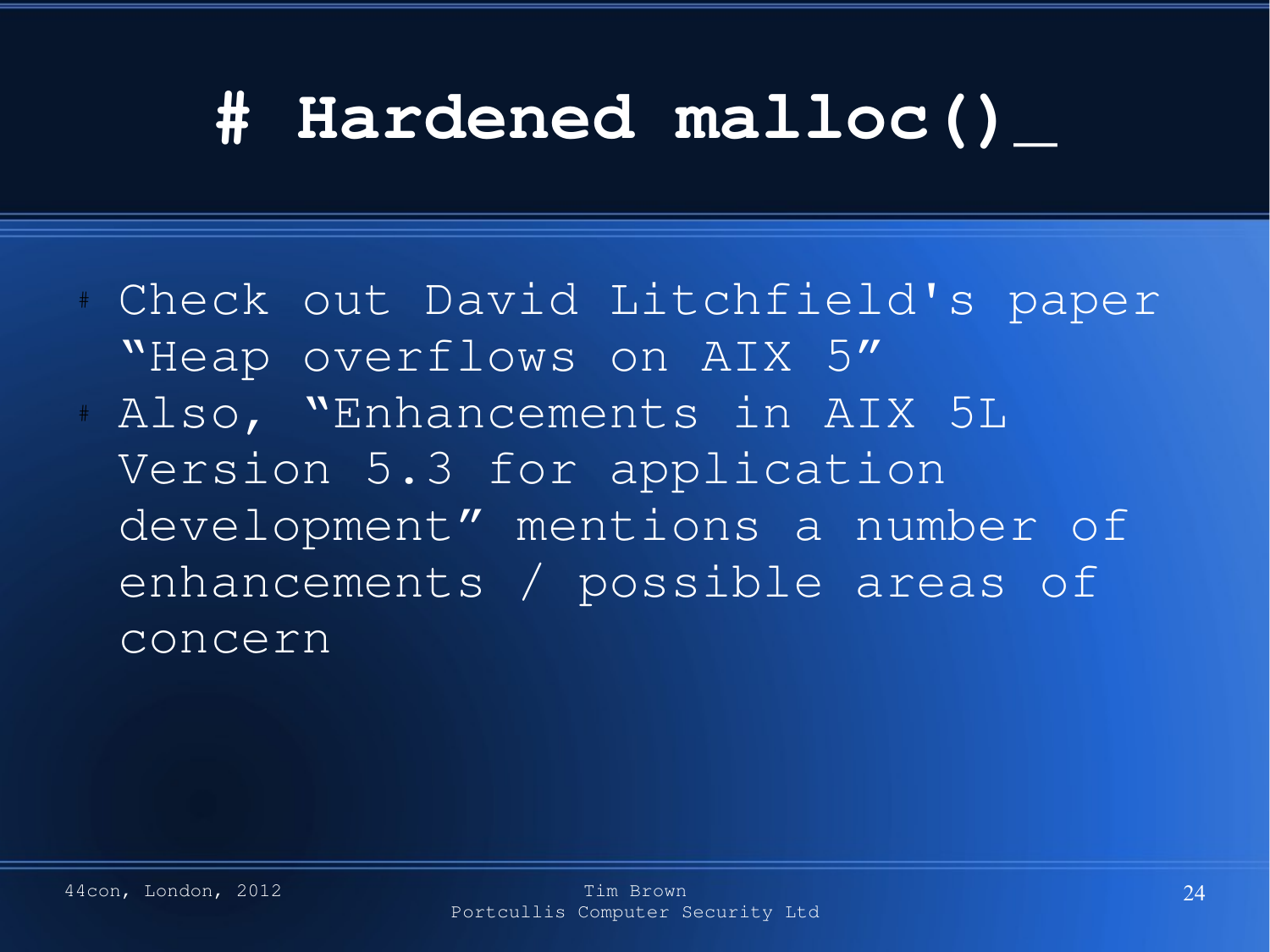#### **# Hardened malloc() ++\_**

 $\overline{\text{S}}$  ls  $\overline{\text{-la}}$  malloc -rwsr-xr-x 1 root system 53648 Sep 04 22:41 malloc \$ MALLOCTYPE=watson \$ export MALLOCTYPE \$ ./malloc blah \$ MALLOCDEBUG=catch\_overflow ./malloc Segmentation fault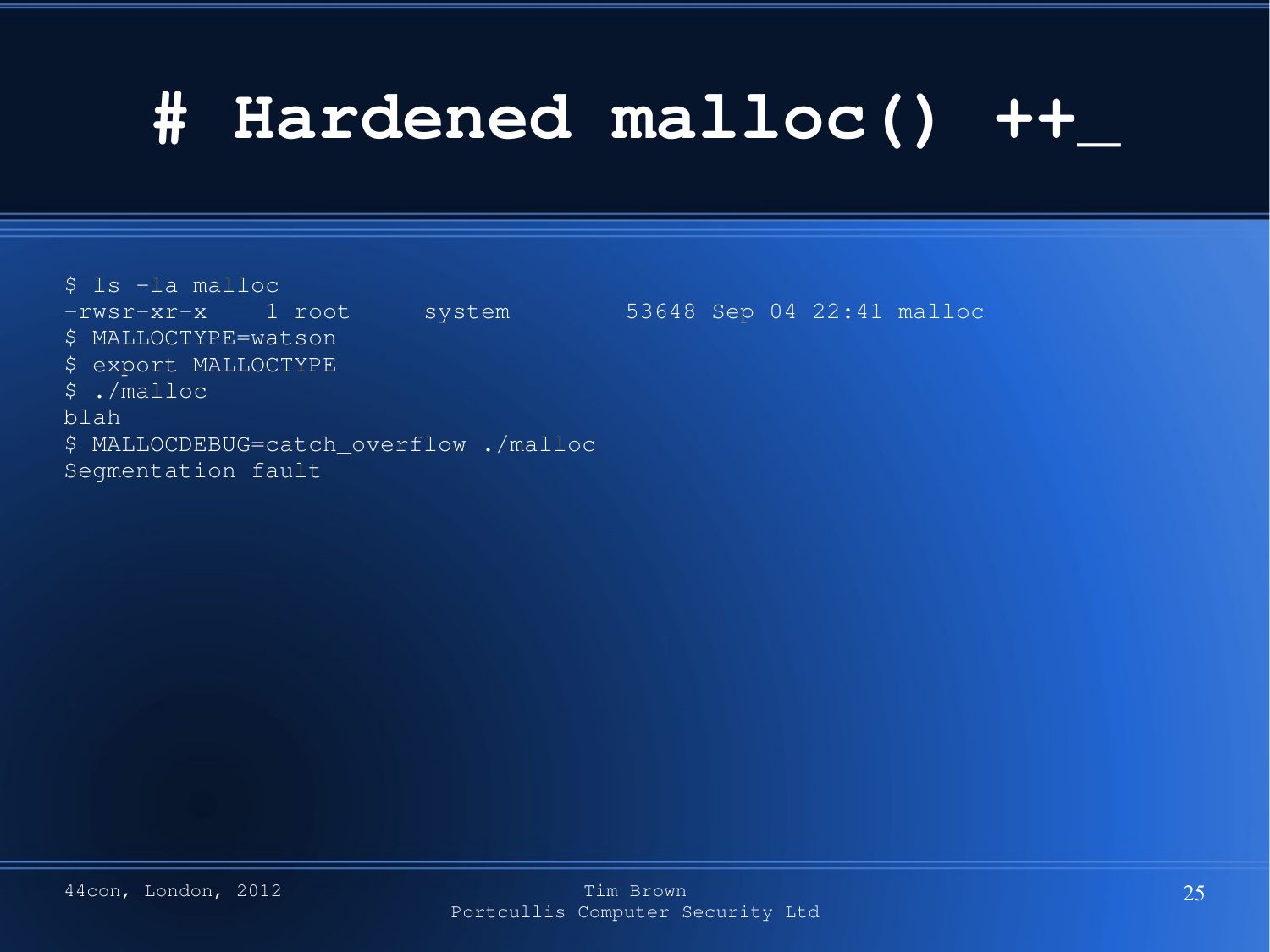#### **# Enterprise "features"\_**

#### Data

# The real value of your system "Interesting" code # More code is always bad, but OS code at least benefits more from the "many eyes" principal – assuming the "many eyes" are actually looking – your enterprise app may not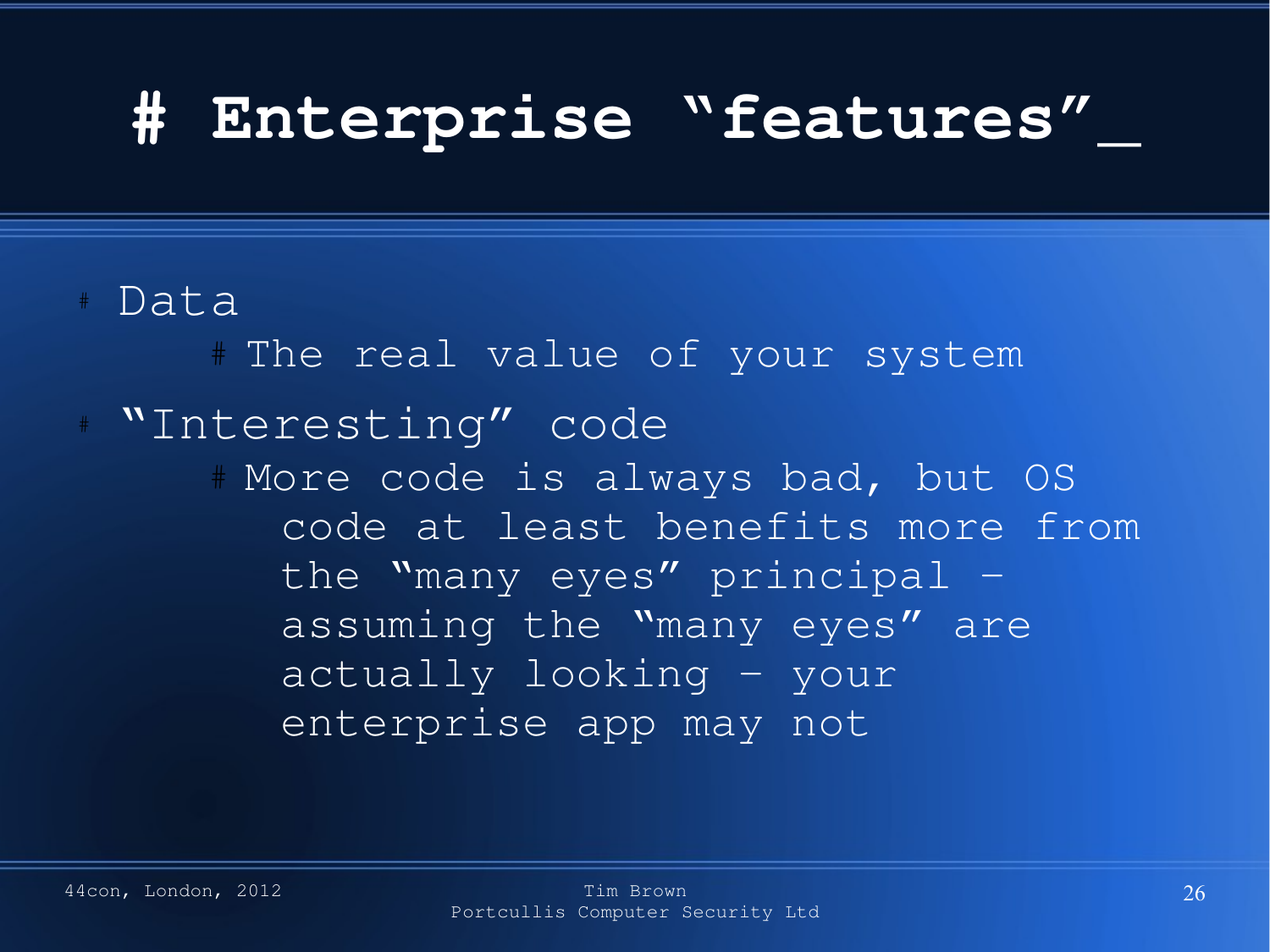#### **# "Interesting" code\_**

#### # Backdoors

- Proprietary protocols
- Embedded library copies
- Changes to user environment
- Insecure API usage
- Missing anti-exploitation techniques
- Key material and entropy
- $Java : -)$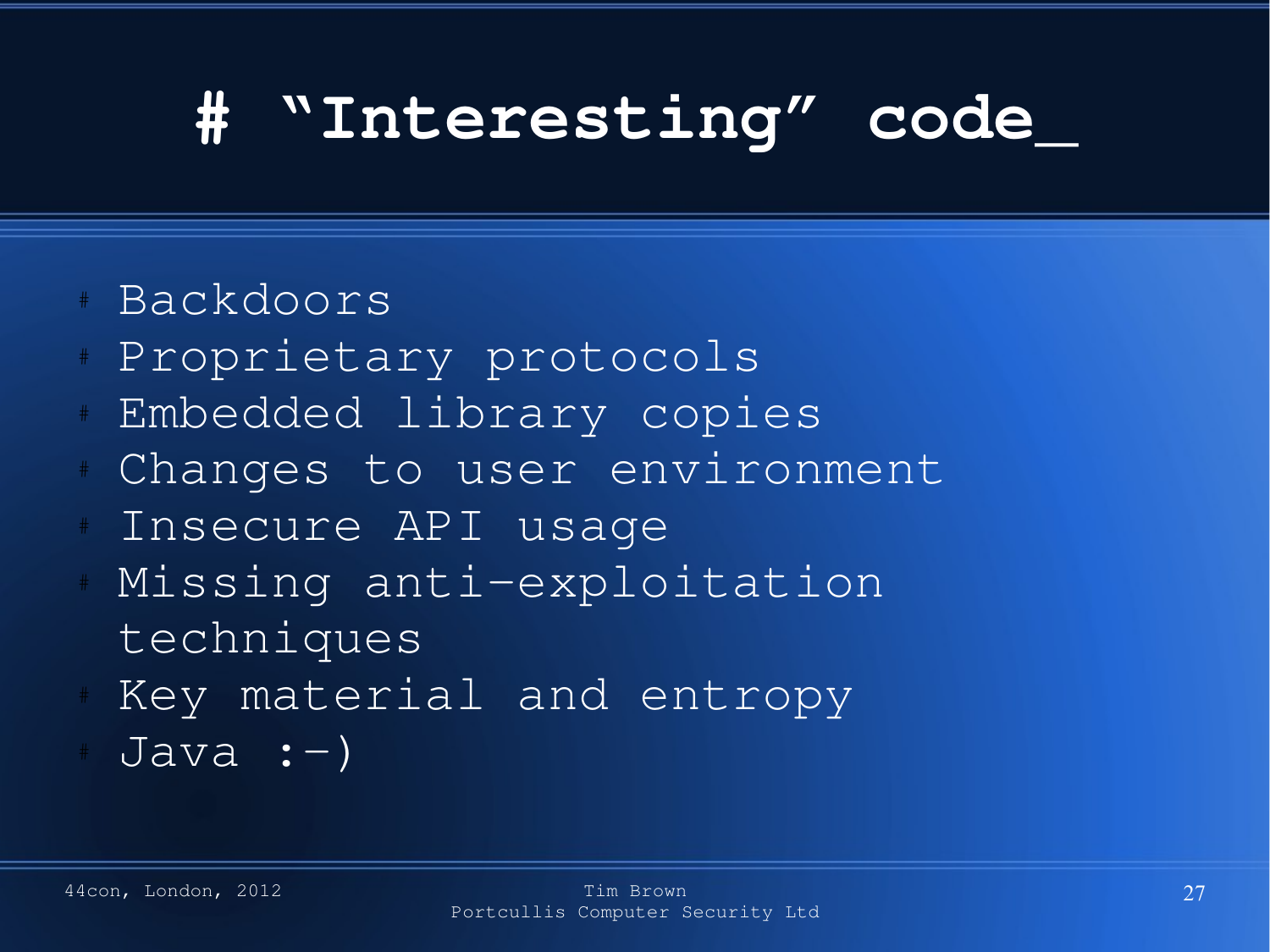#### **# Practising unsafe DevOps\_**

- # Build infrastructure
- Cron, cron, cron
	- .rhosts
- $Sudo : -)$
- Init and inetd
- User provisioning and access management
- Key material
- NFS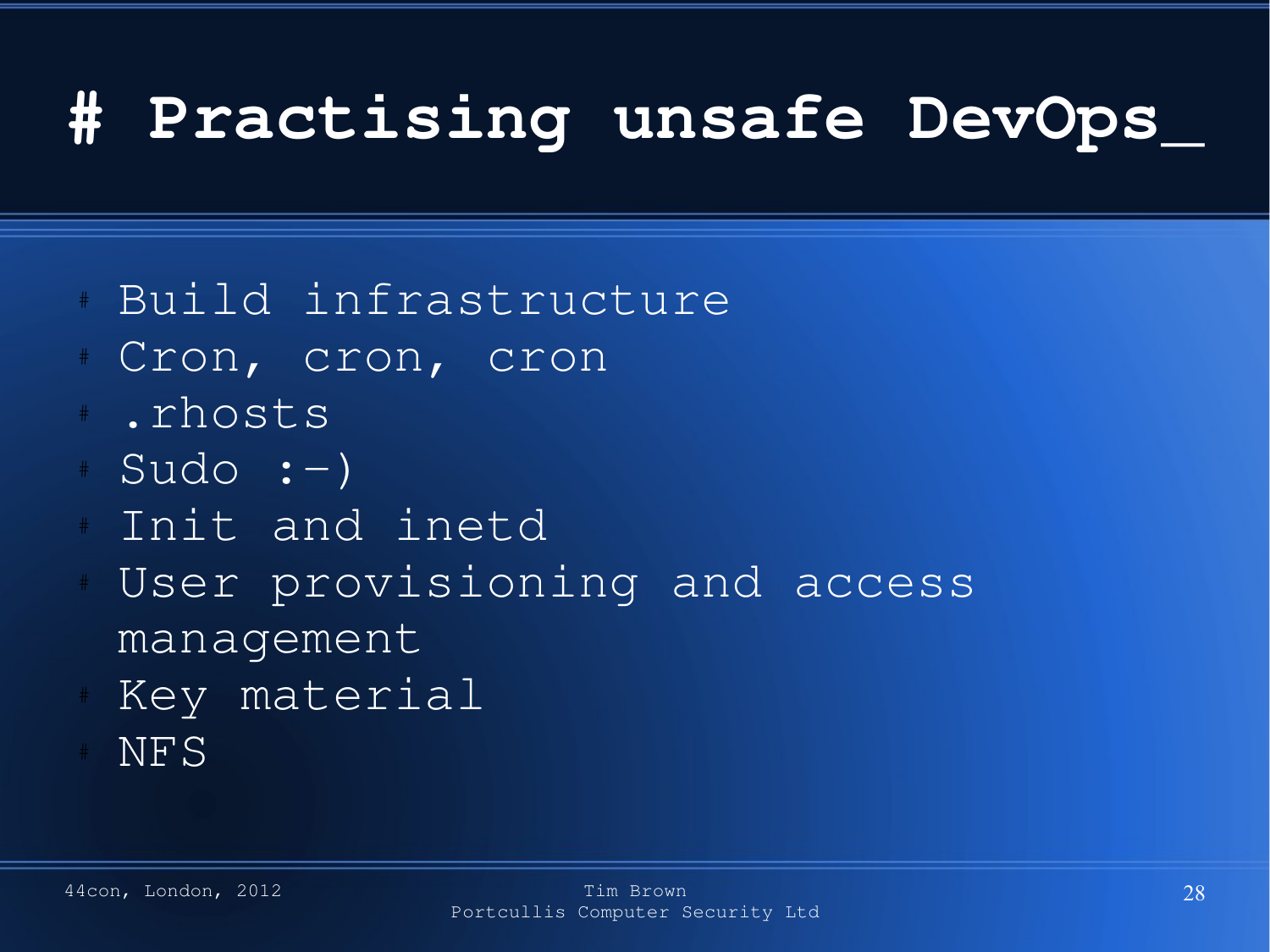#### **# Cron, cron, cron\_**

#### # Your shell script just ran over my shadow

```
# grep victim /var/spool/cron/crontabs/*
/var/spool/cron/crontabs/root:0 01 * * * /opt/victim/start.sh
# cat /opt/victim/start.sh
umask 000
OUTDIR=/tmp
...
service=/opt/victim/service
OUTFILE="${OUTDIR}/${DATE}_${TIME}.log"
$service -o ${OUTFILE}
```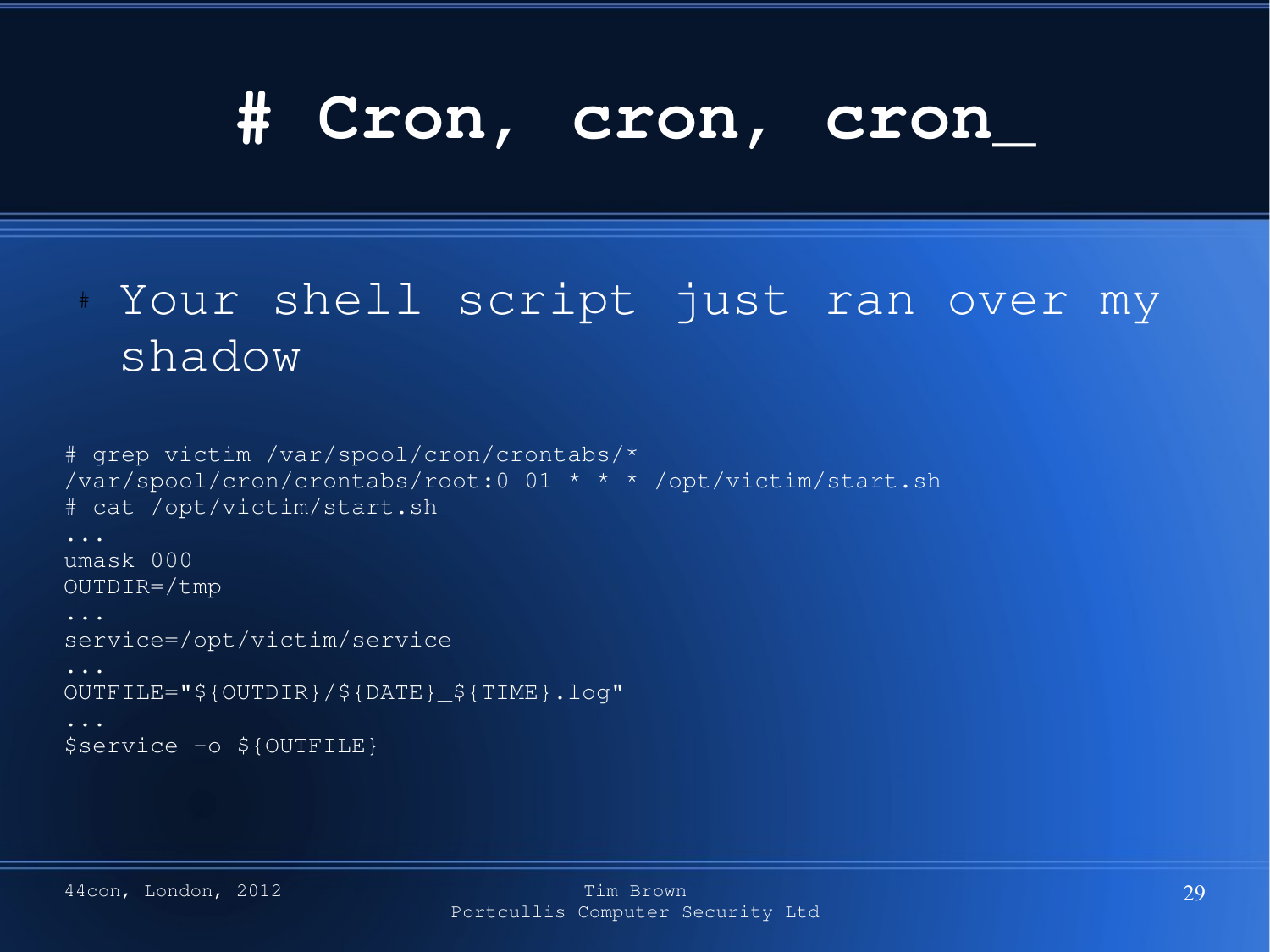#### **# In the lab\_**

- Systems
- **Books**
- Code
- Tools
- Techniques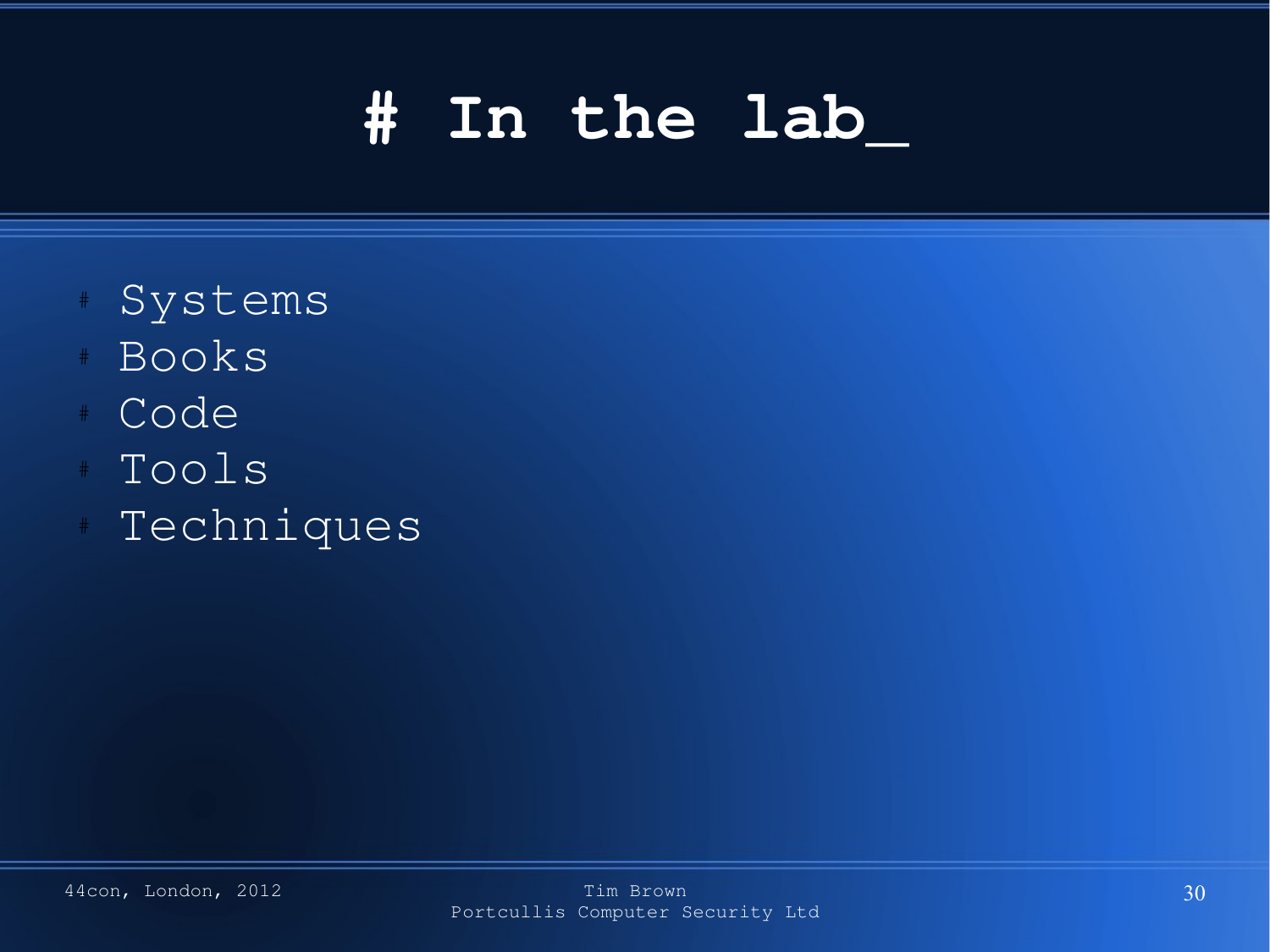## **# Systems\_**

- Buy or emulate the systems you see in the wild
- Better still, buy or emulate those you don't – they're still there!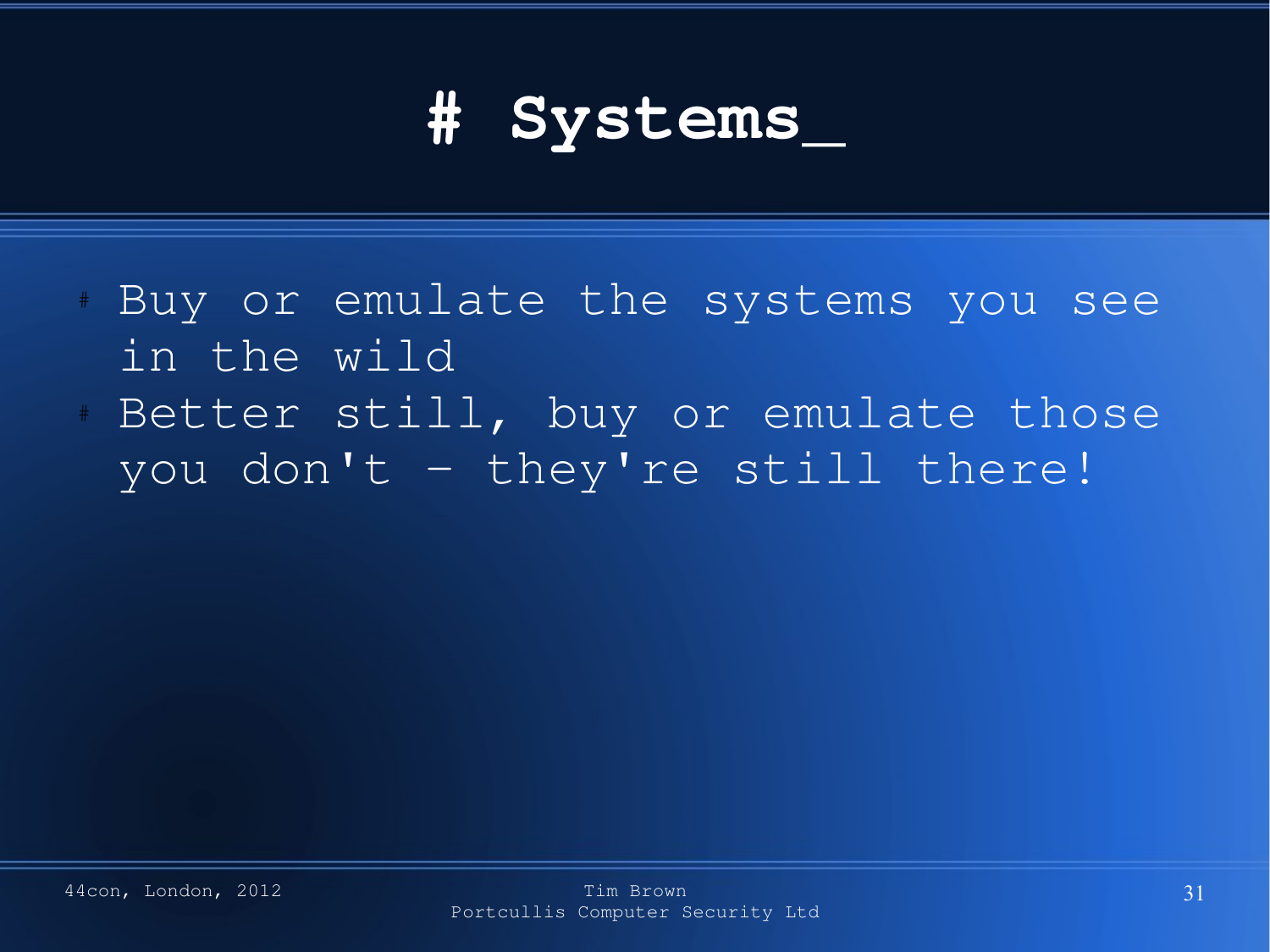#### **# Books\_**

- If you understand how one OS works, the next OS you look at might just work in a similar way (with similar bugs / different edge cases): # Vendor web sites
	- # Man pages
	- Solaris Systems Programming and Solaris Internals are great books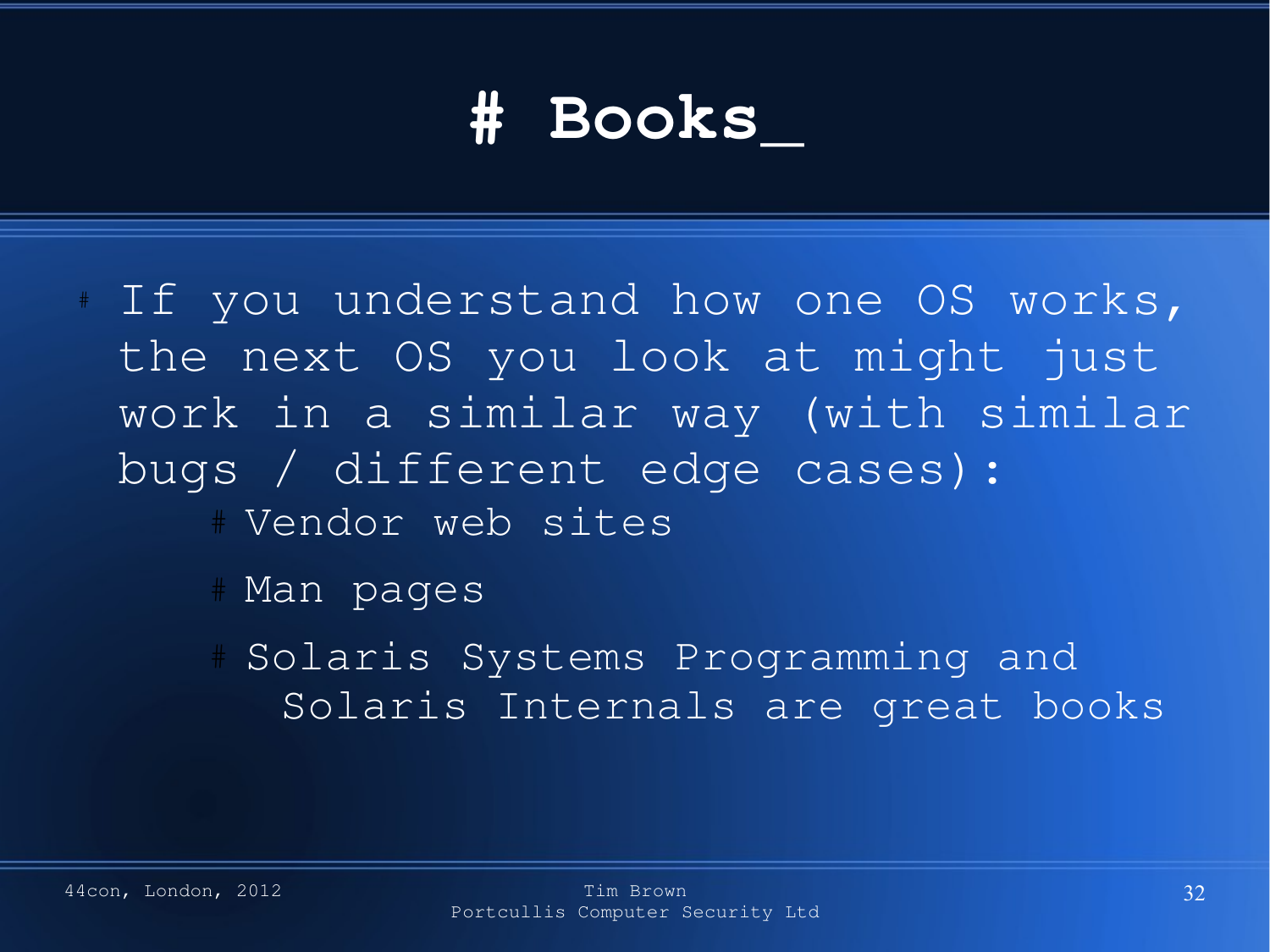## **# Code\_**

- # Next time code leaks, take a look, your adversaries will Identify lists like oss-security, fewer size contests mean more
	- signal and less noise
	- .jar files are human readable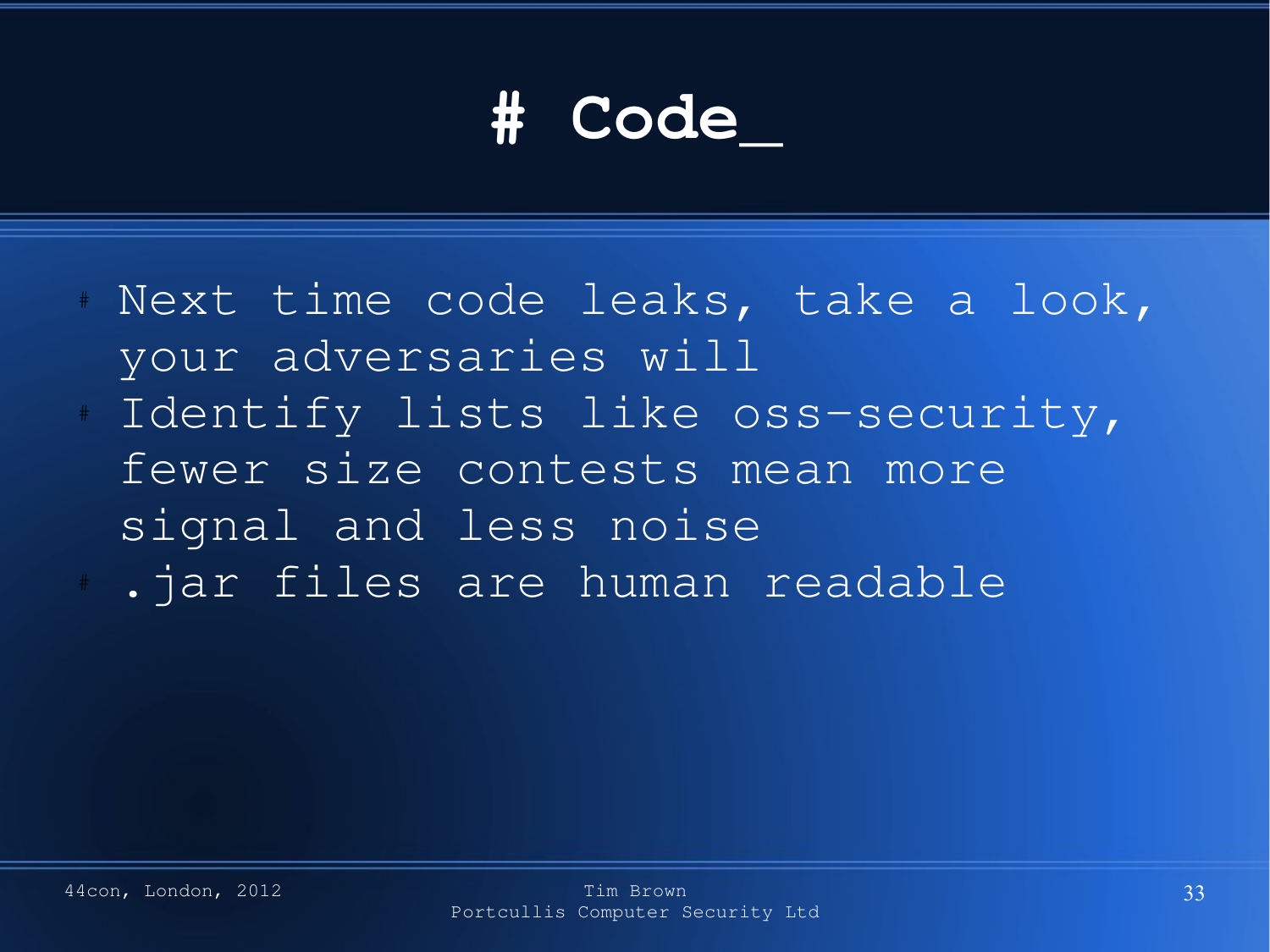## **# Tools\_**

- strings and grep
- truss and strace
- DTrace and SystemTap
- # objdump, GDB and IDA
- jad, JD-GUI and friends
- Compilers
- # checksec.sh (for \* GNU/Linux)
- unix-privesc-check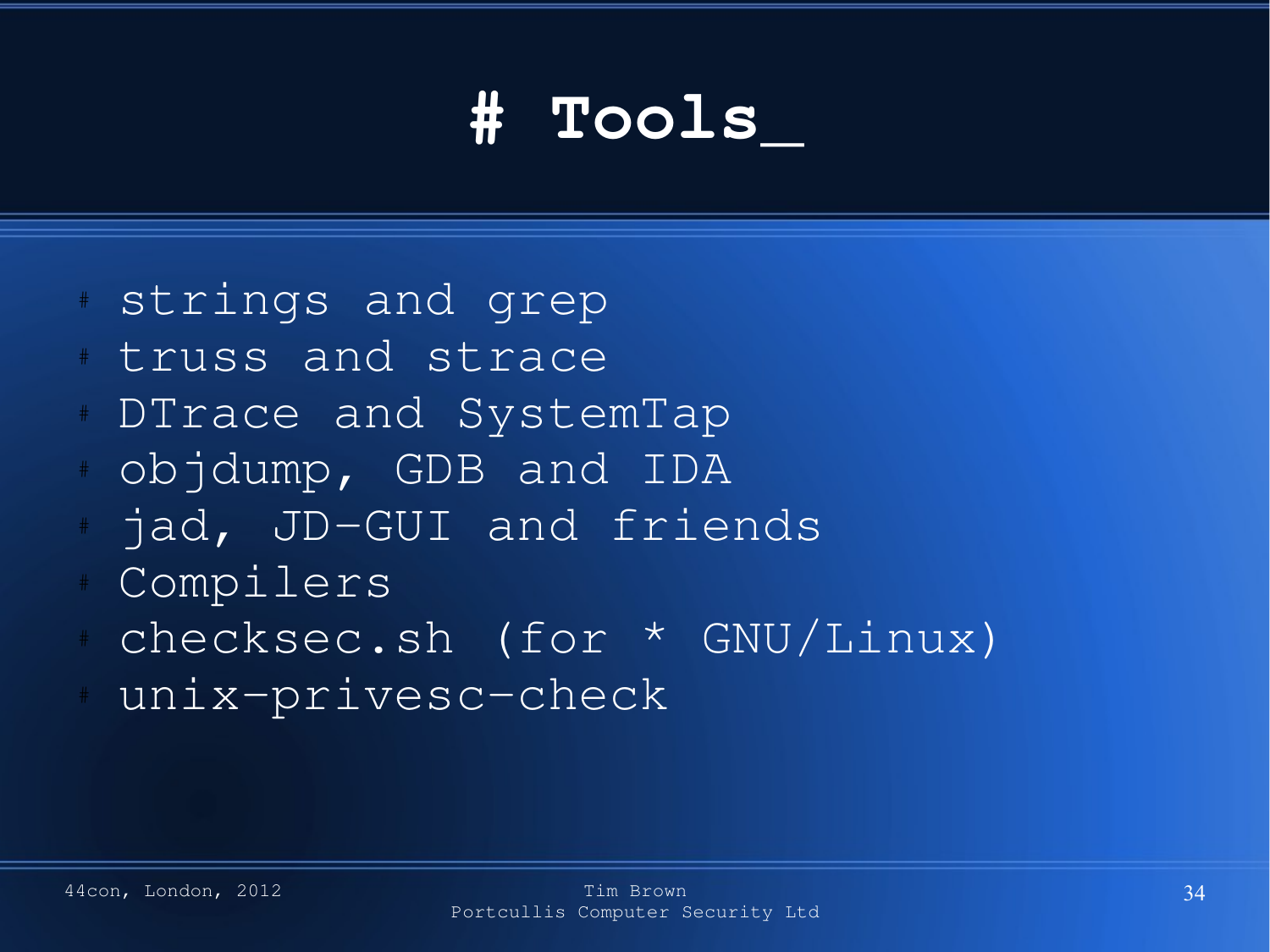#### **# Techniques\_**

- Sometimes the same crash on another OS yields greater joy – the Solaris stack for a certain RPC service isn't munged
- SetUID binaries can often be exploited via obscure enviroment variables – ++ local roots for IBM products :)
- Old techniques can be reapplied glob() style bugs still afflict AIX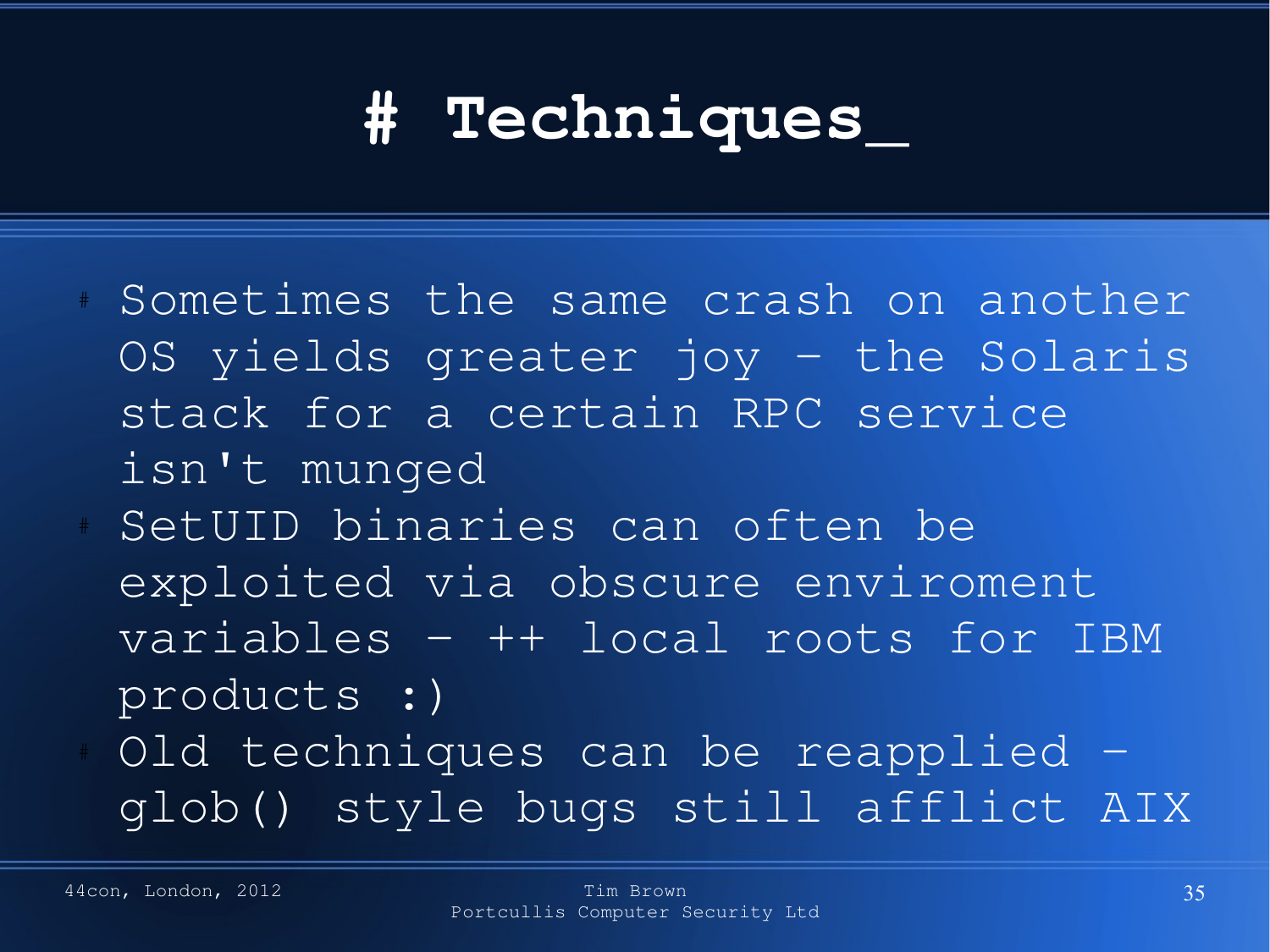#### **# Techniques ++\_**

- # Auditing (the other type) will catch stuff you might miss
- Decompile .jar files
- Check what libraries \$enterpriseapp ships with (don't forget to check for embedded JVMs)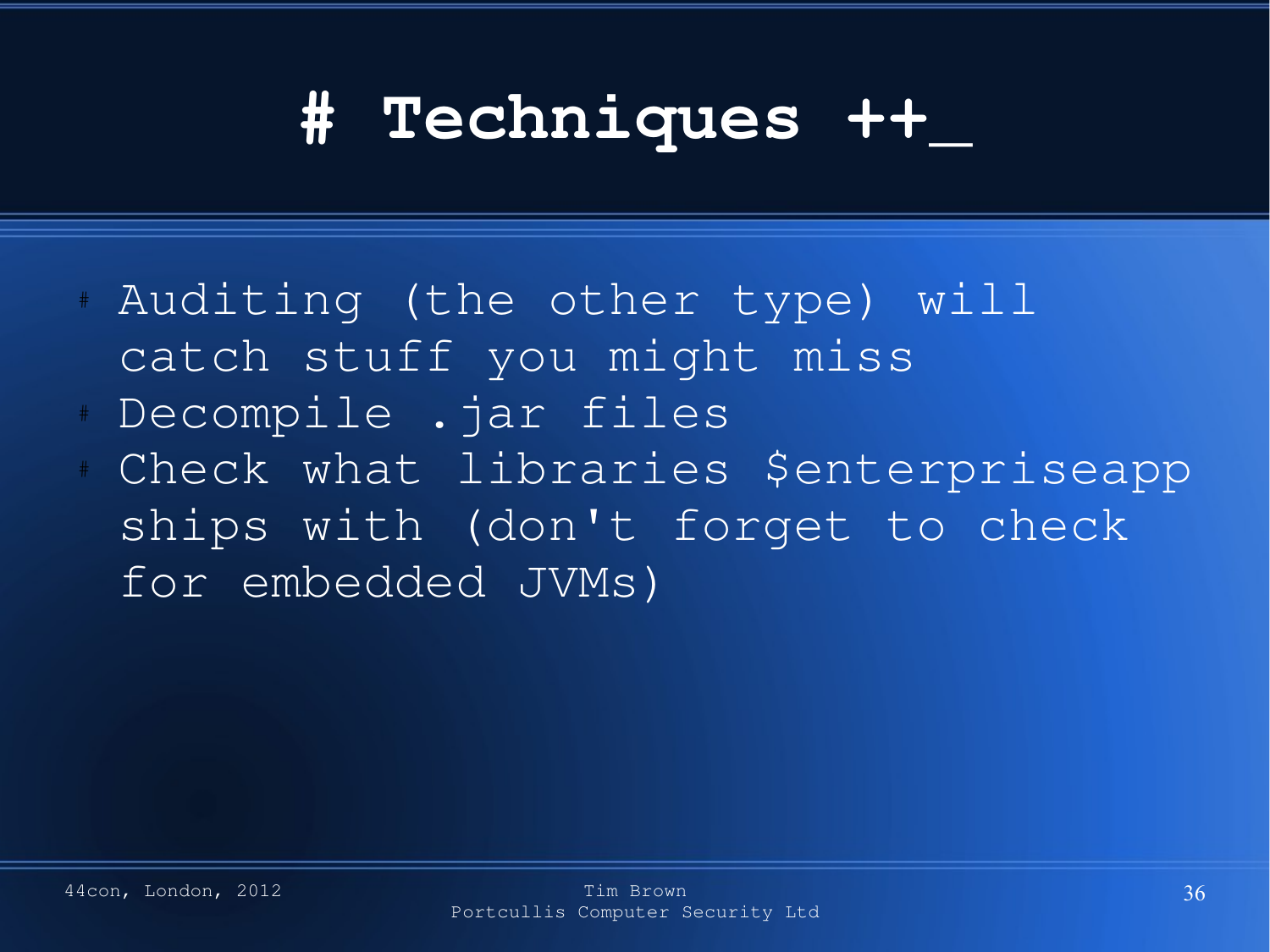#### **# Techniques ++\_**

- Check against Microsoft's banned API list
- Check for anti-exploitation mitigations
- DT\_RPATH AKA Import File Strings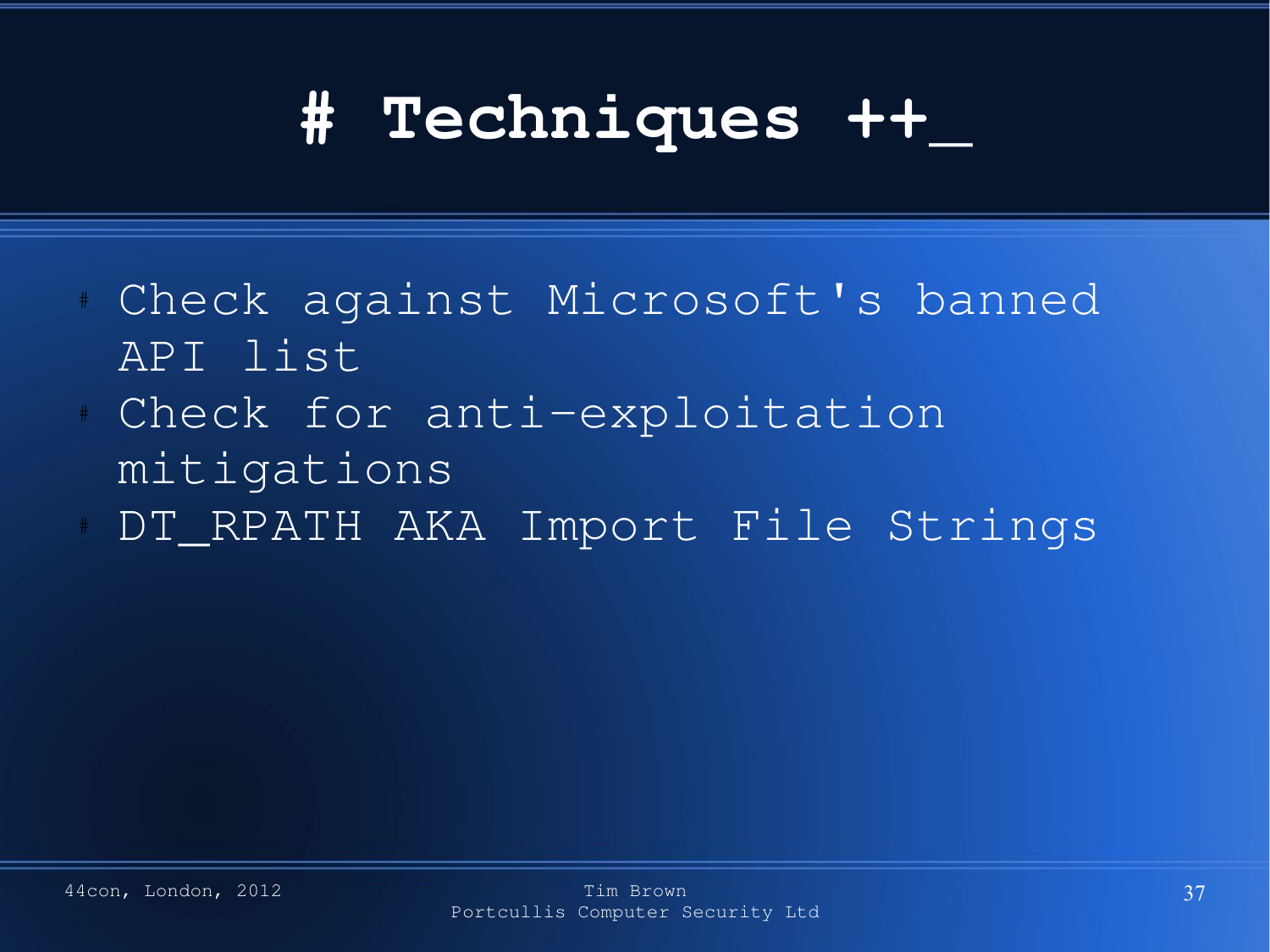# **# DT\_RPATH AKA Import File Strings\_**

# dump -Hv kbbacf1

kbbacf1:

|            |              | ***Loader Section***<br>Loader Header Information |            |  |
|------------|--------------|---------------------------------------------------|------------|--|
| VERSION#   | #SYMtableENT | #RELOCent                                         | LENidSTR   |  |
| 0x00000001 | 0x0000000f   | 0x0000001c                                        | 0x000000b5 |  |
| #IMPfilID  | OFFidSTR     | LENstrTBL                                         | OFFstrTBL  |  |
| 0x00000007 | 0x000002d8   | 0x00000063                                        | 0x0000038d |  |

|  |  | ***Import File Strings*** |
|--|--|---------------------------|
|--|--|---------------------------|

INDEX PATH BASE MEMBER 0 /usr/lib:/lib::/opt/IBM/ITM/tmaitm6/links/aix51/lib:.:./lib:../lib::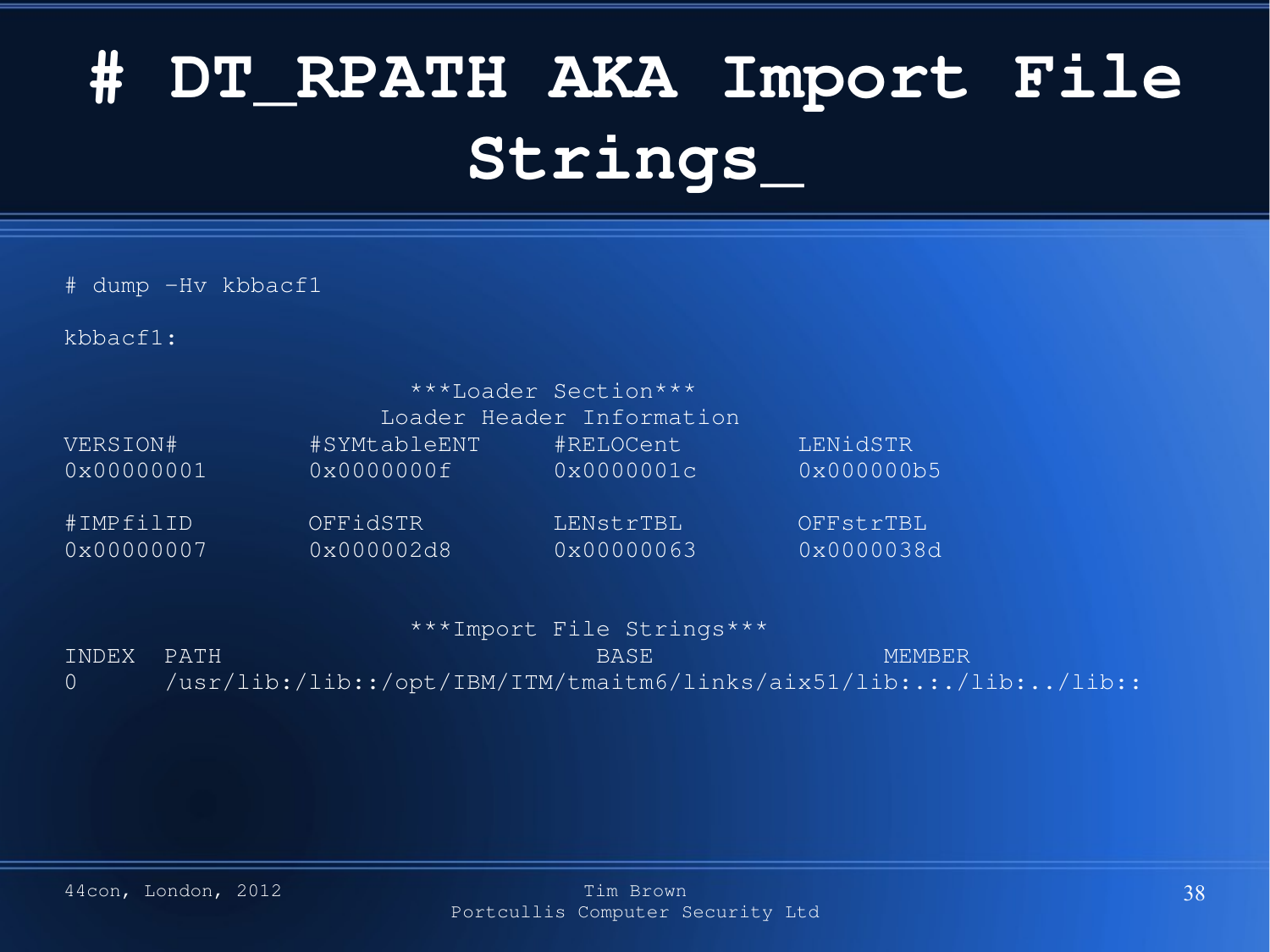## **# unixprivesccheck\_**

# Originally conceived by @pentestmonkey I'm working on 2.x # Code will be made real soon now!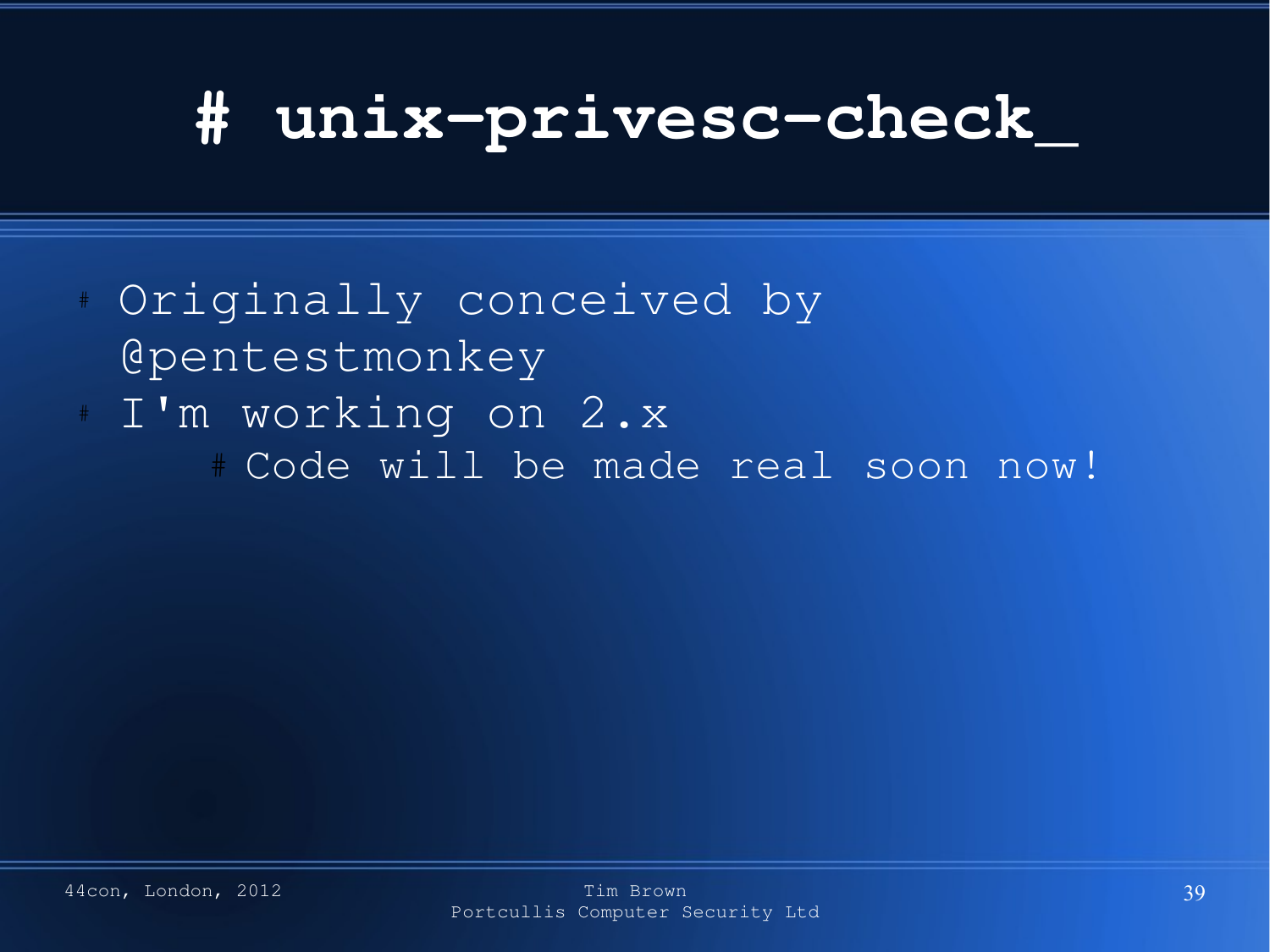#### **# Conclusions\_**

# Ask yourself "who analysed the OS?"; "do I care about segregation of roles?"; "do I know what my applications are doing?"; "do I care what my DevOps teams are bringing to the party?" If these questions matter, don't audit, whitebox